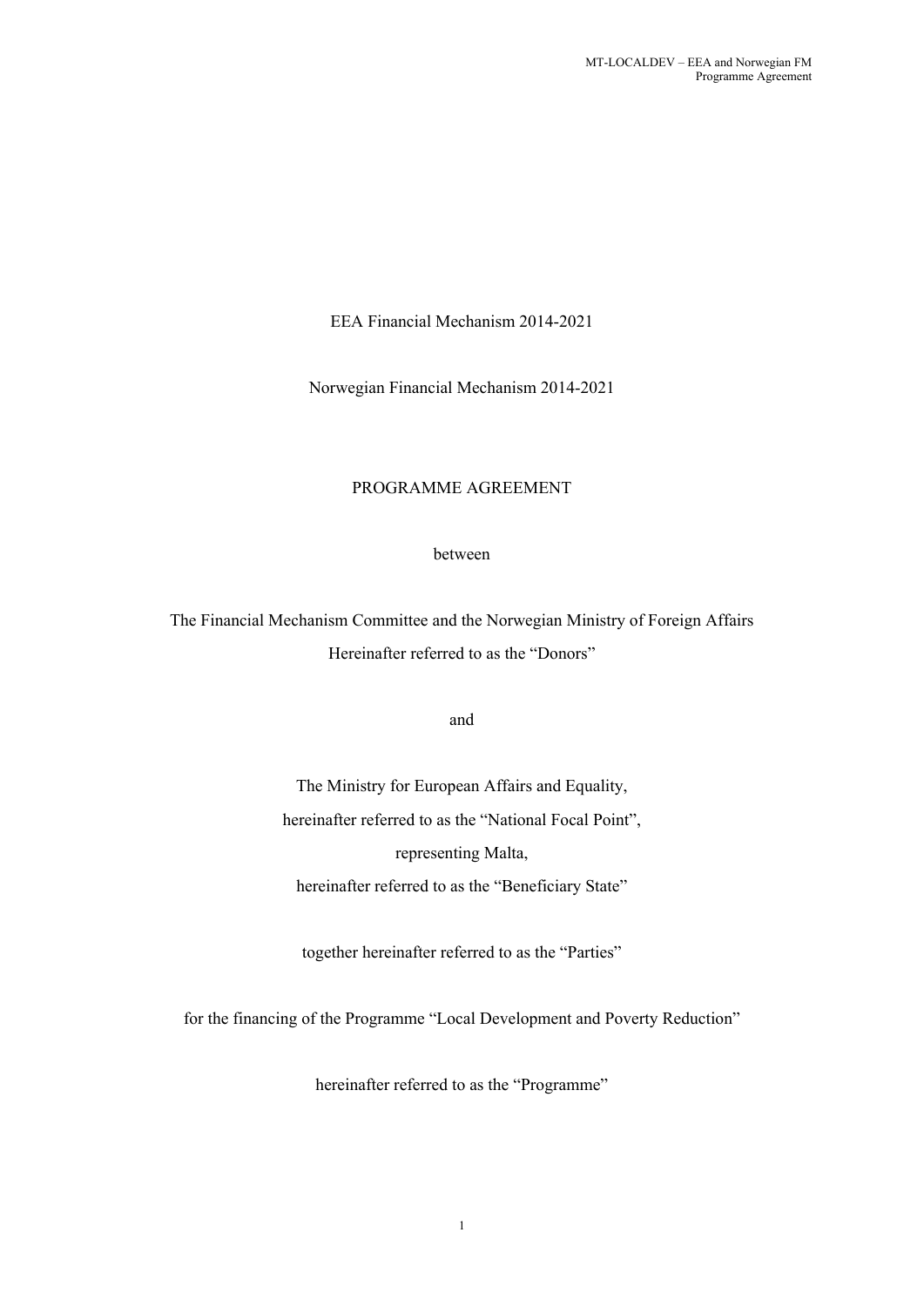### **Chapter 1 Scope, Legal Framework, and Definitions**

#### Article 1.1 Scope

This programme agreement between the Donors and the National Focal Point lays down the rights and obligations of the Parties regarding the implementation of the Programme and the financial contribution from the EEA and the Norwegian Financial Mechanisms 2014-2021 to the Programme.

# Article 1.2 Legal Framework

1. This programme agreement shall be read in conjunction with the following documents which, together with this programme agreement, constitute the legal framework of the EEA and Norwegian Financial Mechanisms 2014-2021:

(a) the Agreement between the Kingdom of Norway and the European Union on the Norwegian Financial Mechanism 2014-2021 (hereinafter referred to as the "Agreement") and Protocol 38c to the EEA Agreement on the EEA Financial Mechanism 2014-2021 (hereinafter referred to as "Protocol 38c";

(b) the Regulation on the implementation of the EEA Financial Mechanism 2014-2021 and the Regulation on the implementation of the Norwegian Financial Mechanism 2014-2021 (hereinafter referred to as the "Regulations") issued by the Financial Mechanism Committee in accordance with Article 10(5) of Protocol 38c and by the Norwegian Ministry of Foreign Affairs in accordance with Article 10(5) of the Agreement;

(c) the Memorandum of Understanding on the Implementation of the EEA Financial Mechanism 2014-2021 and the Memorandum of Understanding on the Implementation of the Norwegian Financial Mechanism 2014-2021 (hereinafter referred to as the "MoUs"), entered into between the Donors and the Beneficiary State; and

(d) any guidelines adopted by the Donors in accordance with the Regulations.

2. In case of an inconsistency between this programme agreement and the Regulations, the Regulations shall prevail.

3. The legal framework is binding for the Parties. An act or omission by a Party to this programme agreement that is incompatible with the legal framework constitutes a breach of this programme agreement by that Party.

#### Article 1.3 Definitions

Terms used and institutions and documents referred to in this programme agreement shall be understood in accordance with the Regulations, in particular Article 1.6 thereof, and the legal framework referred to in Article 1.2 of this programme agreement.

# Article 1.4

# Annexes and hierarchy of documents

1. Annexes attached hereto form an integral part of this programme agreement. Any reference to this programme agreement includes a reference to its annexes unless otherwise stated or clear from the context.

2. The provisions of the annexes shall be interpreted in a manner consistent with this programme agreement. Should the meaning of any provision of the said annexes, so interpreted, remain inconsistent with this programme agreement, the provisions of the annexes shall prevail, provided that these provisions are compatible with the Regulations.

3. Commitments, statements and guarantees, explicit as well as implicit, made in the preparation of the programme are binding for the National Focal Point and the Programme Operator unless otherwise explicitly stipulated in the annexes to this programme agreement.

# **Chapter 2 The Programme**

#### Article 2.1 Co-operation

1. The Parties shall take all appropriate and necessary measures to ensure fulfilment of the obligations and objectives arising out of this programme agreement.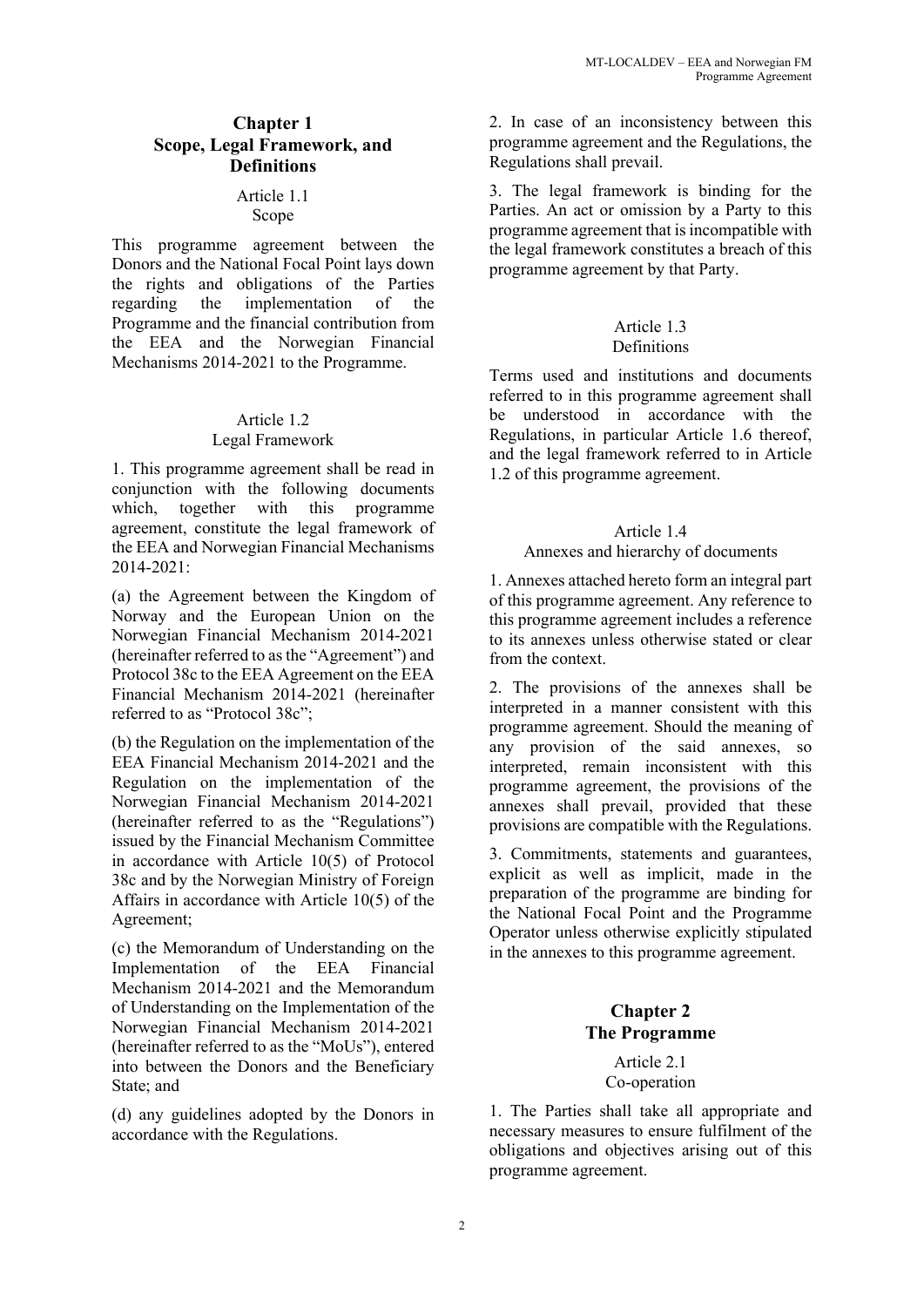2. The Parties agree to provide all information necessary for the good functioning of this programme agreement and to apply the principles of implementation as set out in the Regulation.

3. The Parties shall promptly inform each other of any circumstances that interfere or threaten to interfere with the successful implementation of the Programme.

4. In executing this programme agreement the Parties declare to counteract corrupt practices. Further, they declare not to accept, either directly or indirectly, any kind of offer, gift, payments or benefits which would or could be construed as illegal or corrupt practice. The Parties shall immediately inform each other of any indication of corruption or misuse of resources related to this programme agreement.

#### Article 2.2

#### Main responsibilities of the Parties

1. The National Focal Point is responsible and accountable for the overall management of the EEA and Norwegian Financial Mechanisms 2014-2021 in the Beneficiary State and for the full and correct implementation of this programme agreement. In particular, the National Focal Point undertakes to:

(a) comply with its obligations stipulated in the Regulations and this programme agreement;

(b) ensure that the Certifying Authority, the Audit Authority, the Irregularities Authority and the Programme Operator properly perform the tasks assigned to them in the Regulations, this programme agreement and the programme implementation agreement;

(c) take all necessary steps to ensure that the Programme Operator is fully committed and able to implement and manage the Programme;

(d) take the necessary measures to remedy irregularities in the implementation of the Programme and ensure that the Programme Operator takes appropriate measures to remedy irregularities in Projects within the Programme, including measures to recover misspent funds;

(e) make all the necessary and appropriate arrangements in order to strengthen or change the way the Programme is managed.

2. The Donors shall, subject to the rules stipulated in the legal framework referred to in Article 1.2 of this programme agreement, make available to the Beneficiary State a financial contribution (hereinafter referred to as "the programme grant") to be used exclusively to finance the eligible cost of the Programme.

#### Article 2.3

#### Objective and outcomes of the Programme

1. This programme agreement sets out the objective, outcome(s), outputs, indicators and targets for the Programme.

2. The National Focal Point shall ensure that the Programme Operator implements and completes the Programme in accordance with the objective, outcome(s), outputs, indicators and targets set for the Programme.

# Article 2.4

### Programme grant

1. The maximum amount of the programme grant, the programme grant rate, and the estimated eligible cost of the Programme shall be as specified in this programme agreement.

2. The Programme is supported by grants from both the EEA and the Norwegian Financial Mechanism. Nevertheless, this programme agreement may contain provisions applicable only to the support from the EEA Financial Mechanism and/or provisions applicable only to the support from the Norwegian Financial Mechanism.

3. The financial plan annexed to this programme agreement shall:

(a) contain a breakdown between the Programme's budget headings;

(b) contain a breakdown between the support from the EEA Financial Mechanism and the Norwegian Financial Mechanism;

(c) indicate the agreed advance payment, if any.

4. The management cost of the Programme Operator shall not exceed the amount specified in this programme agreement.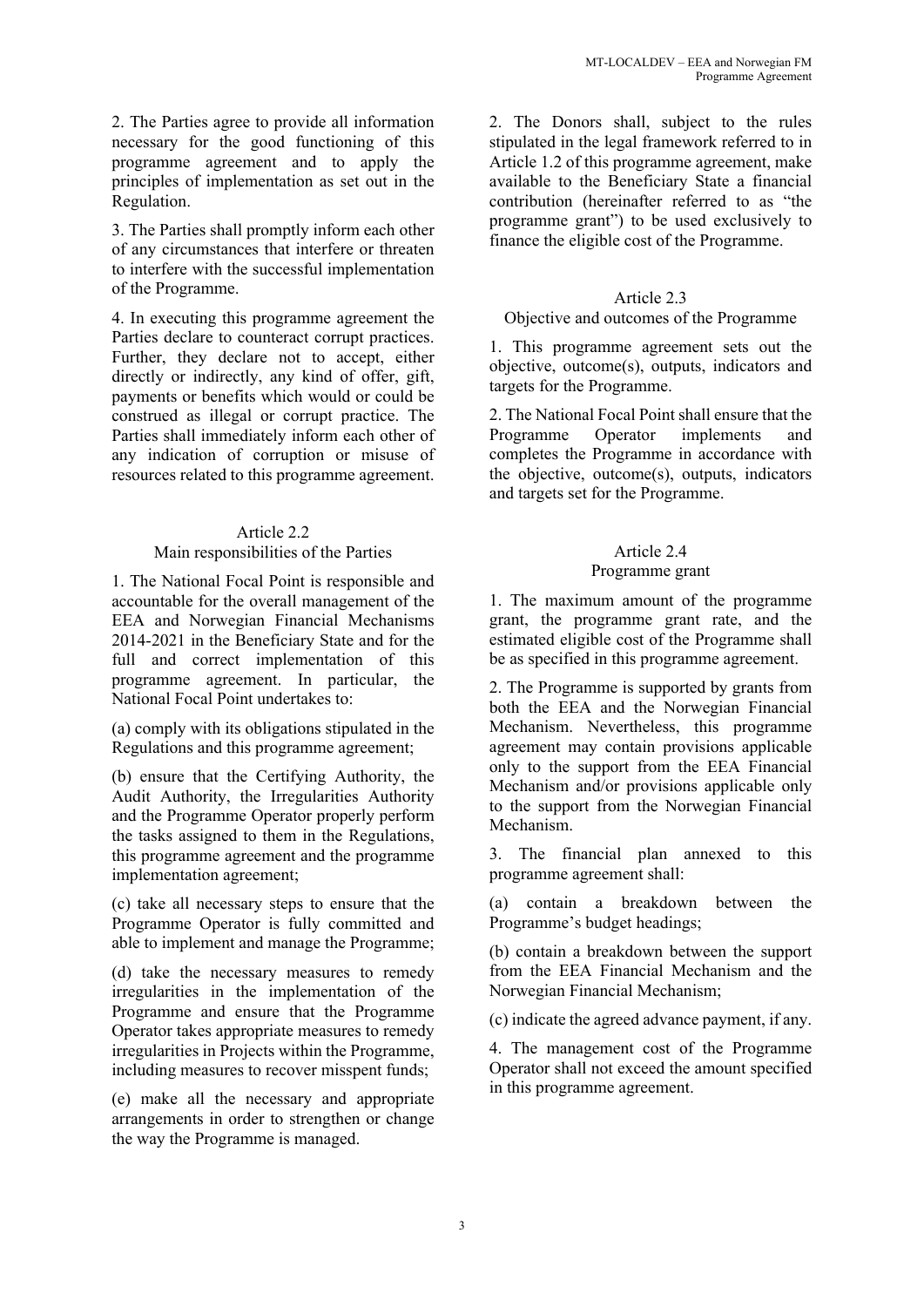### Article 2.5 Special conditions and programme specific

#### rules

1. This programme agreement shall list any conditions set by the Donors with reference to paragraph 2 of Article 6.3 of the Regulations. The National Focal Point shall ensure compliance with these conditions and take the necessary steps to ensure their fulfilment.

2. The National Focal Point shall ensure compliance with any other programme specific rules laid down in this programme agreement.

#### Article 2.6

#### Programme implementation agreement

With reference to Article 6.8 of the Regulations and without prejudice to paragraph 2 thereof, the National Focal Point shall, before any payment is made to the Programme, sign a programme implementation agreement with the Programme Operator. The National Focal Point shall notify the Donors of such signing.

# Article 2.7

#### Reporting

The National Focal Point shall ensure that the Programme Operator provides financial reports, annual programme reports and a final programme report in accordance with Chapter 9 and Articles 6.11 and 6.12 of the Regulations as well as statistical reporting in accordance with guidelines adopted by the Donors.

#### Article 2.8 External monitoring

The external monitoring and audit referred to in Articles 11.1, 11.2, 11.3 and 11.4 of the Regulations shall not in any way relieve the National Focal Point or the Programme Operator of their obligations under the legal framework regarding monitoring of the Programme and/or its projects, financial control and audit.

# Article 2.9 Modification of the Programme

1. Unless otherwise explicitly stipulated in this programme agreement, any modification of the

Programme is subject to prior approval by the Donors.

2. Programme specific exceptions from paragraph 1, if any, are set in the annexes to this programme agreement.

3. Expenditures incurred in breach of this article are not eligible.

4. Should there be a doubt as to whether the proposed modifications require approval by the Donors, the National Focal Point shall consult the Donors before such modifications take effect.

5. Requests for modifications shall be submitted and assessed in accordance with Article 6.9 of the Regulations.

### Article 2.10 Communication

1. All communication to the Donors regarding this programme agreement shall take place in English and be directed to the Financial Mechanism Office (hereinafter referred to as the FMO), which represents the Donors towards the National Focal Point and the Programme Operator in relation to the implementation of the Programme.

2. To the extent that original documents are not available in the English language, the documents shall be accompanied by full and accurate translations into English. The National Focal Point shall bear the responsibility for the accuracy of the translation that it provides and the possible consequences that might arise from any inaccurate translations.

# Article 2.11

#### Contact information

1. The contact information of the Programme Operator is as specified in this programme agreement.

2. The contact information for the Donors and the Financial Mechanism Office are:

Financial Mechanism Office Att: Director EFTA Secretariat Rue Joseph II, 12-16 1000 Brussels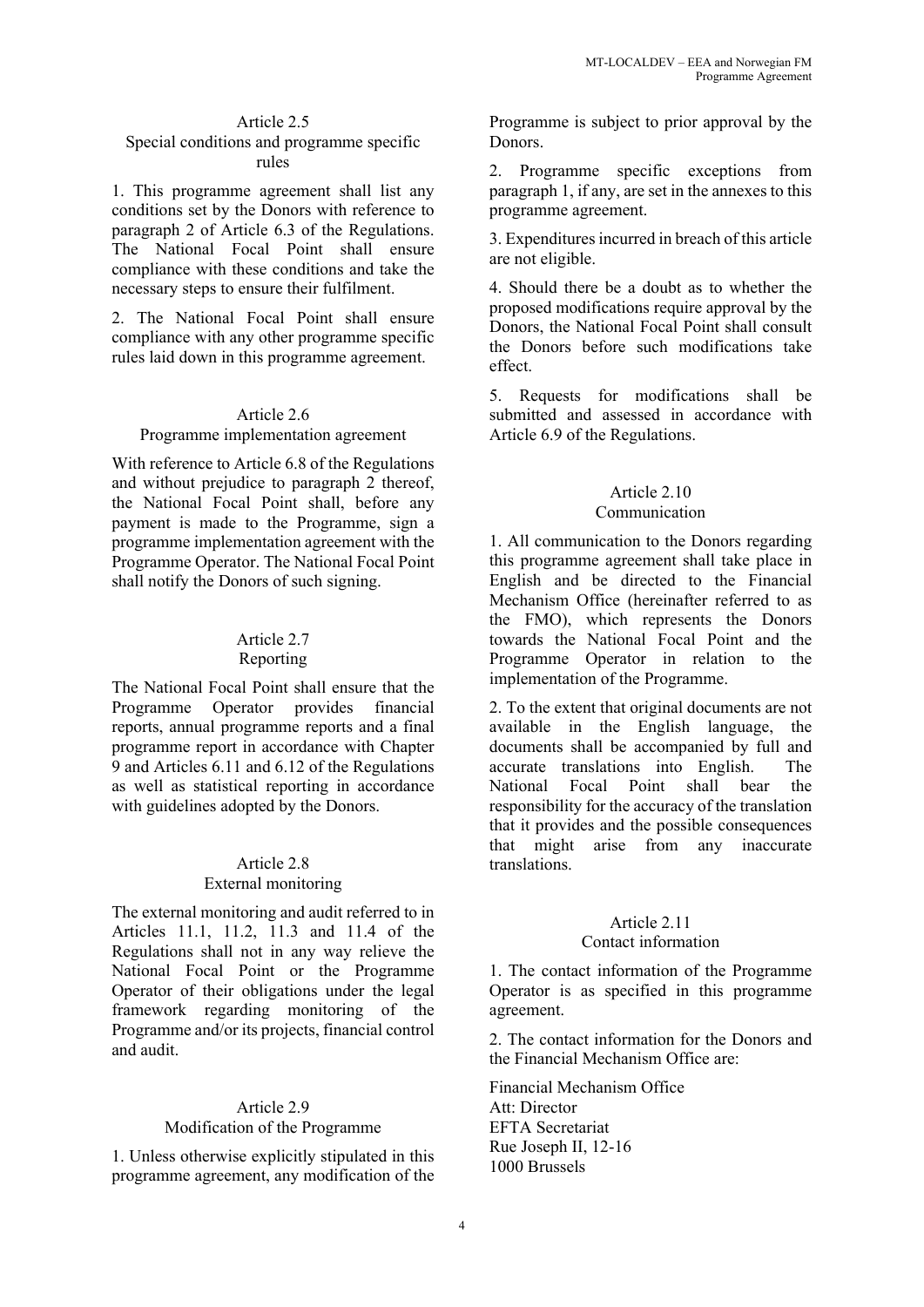Telephone: +32 (0)2 286 1701 Telefax (general): +32 (0)2 211 1889 E-mail: fmo@efta.int

3. Changes of or corrections to the contact information referred to in this article shall be given in writing without undue delay by the Parties to this programme agreement.

### Article 2.12

#### Representations and Warranties

1. This programme agreement and the awarding of the programme grant is based on information provided by, through, or on behalf of the National Focal Point to the Donors prior to the signing of this programme agreement.

2. The National Focal Point represents and warrants that the information provided by, through, or on behalf of the National Focal Point, in connection with the implementation or conclusion of this programme agreement are authentic, accurate and complete.

# **Chapter 3 Projects**

#### Article 3.1

# Selection of projects and award of grants

1. The National Focal Point shall ensure that the Programme Operator selects projects in accordance with Chapter 7 of the Regulations and this programme agreement.

2. Eligibility of project promoters and project partners is stipulated in Article 7.2 of the Regulations and, in accordance with paragraph 4 thereof, subject only to the limitations stipulated in this programme agreement.

3. Pre-defined projects shall be outlined in this programme agreement.

4. The National Focal Point shall take proactive steps to ensure that the Programme Operator complies fully with Article 7.5 of the Regulations.

#### Article 3.2 Project contract

1. For each approved project a project contract shall be concluded between the Programme Operator and the Project Promoter.

2. In cases where a project contract cannot, due to provisions in the national legislation, be made between the Programme Operator and the Project Promoter, the Beneficiary State may instead issue a legislative or administrative act of similar effect and content.

3. The content and form or the project contract shall comply with Article 7.6 of the Regulations.

4. The National Focal Point shall ensure that the obligations of the Project Promoter under the project contract are valid and enforceable under the applicable law of the Beneficiary State.

# Article 3.3

# Project partners and partnership agreements

1. A project may be implemented in a partnership between the Project Promoter and project partners as defined in paragraph 1(w) of Article 1.6 of the Regulations. If a project is implemented in such a partnership, the Project Promoter shall sign a partnership agreement with the project partners with the content and in the form stipulated in Article 7.7 of the Regulations.

2. The partnership agreement shall be in English if one of the parties to the agreement is an entity from the Donor States.

3. The eligibility of expenditures incurred by a project partner is subject to the same limitations as would apply if the expenditures were incurred by the Project Promoter.

4. The creation and implementation of the relationship between the Project Promoter and the project partner shall comply with the applicable national and European Union law on public procurement as well as Article 8.15 of the Regulations.

5. The National Focal Point shall ensure that the Programme Operator verifies that the partnership agreement complies with this article. A draft partnership agreement or letter of intent shall be submitted to the Programme Operator before the signing of the project contract.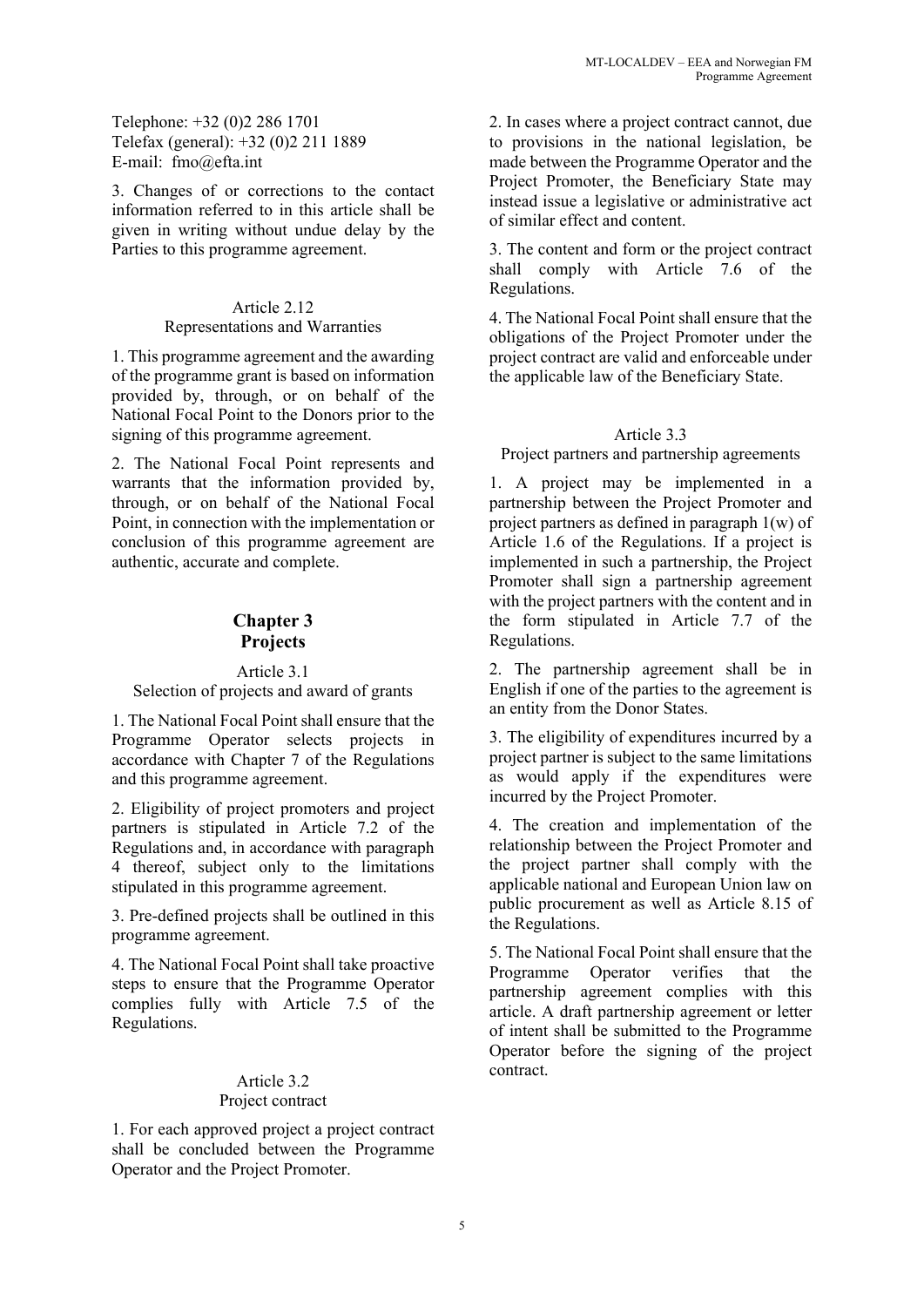# **Chapter 4 Finance**

### Article 4.1 Eligible expenditures

1. Subject to Article 8.7 of the Regulations, eligible expenditures of this Programme are:

(a) management costs of the Programme Operator in accordance with the detailed budget in the financial plan;

(b) payments to projects within this Programme in accordance with the Regulations, this programme agreement and the project contract.

2. Eligible expenditures of projects are those actually incurred by the Project Promoter or project partners, meet the criteria set in Article 8.2 of the Regulations and fall within the categories and fulfil the conditions of direct eligible expenditure set in Article 8.3 of the Regulations, the conditions regarding the use of standard scales of unit costs set in Article 8.4 of the Regulations as well as indirect costs in accordance with Article 8.5 of the Regulations.

3. The first date of eligibility of expenditures in projects shall be set in the project contract in accordance with Article 8.13 of the Regulations. The first date of eligibility of any pre-defined projects shall be no earlier than the date on which the National Focal Point notifies the Donors of a positive appraisal of the predefined projects by the Programme Operator in accordance with paragraph 3 of Article 6.5 of the Regulations.

4. The maximum eligible costs of the categories referred to in paragraph 1 are set in this programme agreement. Programme specific rules on the eligibility of expenditure set in this programme agreement shall be complied with.

# Article 4.2

# Proof of expenditure

Costs incurred by Programme Operators, Project Promoters and project partners shall be supported by documentary evidence as required in Article 8.12 of the Regulations.

# Article 4.3 Payments

1. Payments to the Programme shall be made when all relevant conditions for payments stipulated in this programme agreement and the Regulations have been fulfilled.

2. Payments to the Programme shall take the form of an advance payment, interim payments and payment of the final balance and shall be made in accordance with Articles 9.2, 9.3 and 9.4 of the Regulations.

3. Payments of the project grant to the Project Promoters may take the form of advance payments, interim payments and payments of the final balance. The level of advance payments and their off-set mechanism is set in this programme agreement.

4. The National Focal Point shall ensure that payments are transferred in accordance with paragraph 2 of Article 9.1 of the Regulations.

5. Chapter 9 of the Regulations shall apply to all aspects related to payments, including currency exchange rules and handling of interests on bank accounts.

# Article 4.4

# Transparency and availability of documents

The National Focal Point shall ensure an audit trail for financial contributions from the EEA and Norwegian Financial Mechanisms 2014- 2021 to the Programme in accordance with Article 9.8 of the Regulations.

# Article 4.5

Irregularities, suspension and reimbursements

The Donors have the right to make use of the remedies provided in the Regulations, in particular Chapter 13 thereof. The National Focal Point has a duty to take all necessary measures to ensure that the provisions in Chapter 12 and 13 of the Regulations regarding irregularities, suspension of payments, financial corrections and reimbursement are complied with.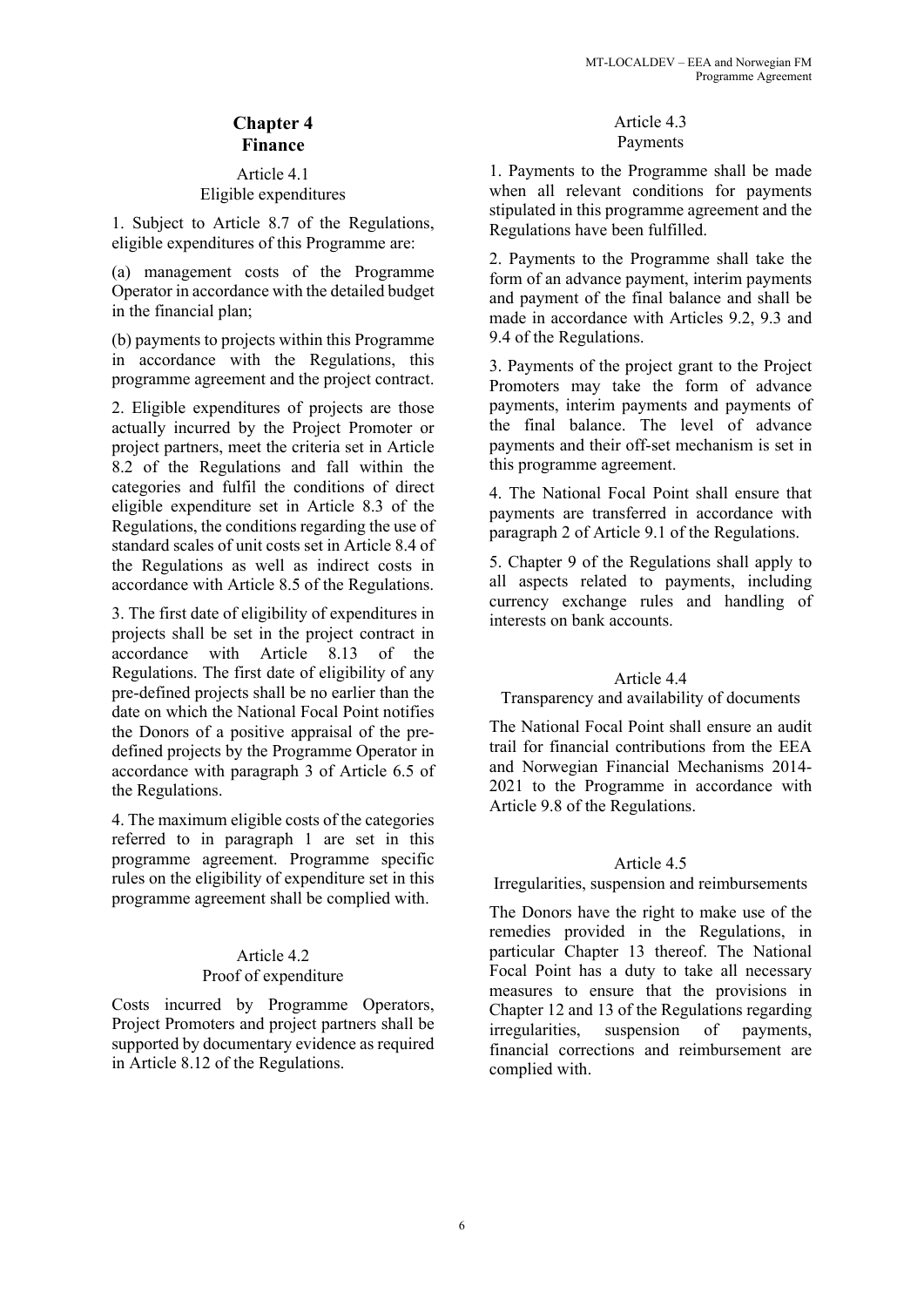# **Chapter 5 Final provisions**

#### Article 5.1 Dispute settlement

1. The Parties waive their rights to bring any dispute related to the programme agreement before any national or international court, and agree to settle such a dispute in an amicable manner.

2. If a demand for reimbursement to the Donors is not complied with by the Beneficiary State, or a dispute related to a demand for reimbursement arises that cannot be solved in accordance with paragraph 1, the Parties may bring the dispute before Oslo Tingrett.

#### Article 5.2 **Termination**

1. The Donors may, after consultation with the National Focal Point, terminate this programme agreement if:

(a) a general suspension decision according to Article 13.6 of the Regulations or a decision to suspend payments according to paragraph 1(h) of Article 13.1 of the Regulations has not been lifted within 6 months of such a decision;

(b) a suspension of payments according to Article 13.1 of the Regulations, other than under paragraph 1(h), has not been lifted within one year of such a decision;

(c) a request for reimbursement according to Article 13.2 of the Regulations has not been complied with within one year from such a decision;

(d) the Programme Operator becomes bankrupt, is deemed to be insolvent, or declares that it does not have the financial capacity to continue with the implementation of the Programme; or

(e) the Programme Operator has, in the opinion of the Donors, been engaged in corruption, fraud or similar activities or has not taken the appropriate measures to detect or prevent such activities or, if they have occurred, nullify their effects.

2. This programme agreement can be terminated by mutual agreement between the Parties.

3. Termination does not affect the right of the Parties to make use of the dispute settlement mechanism referred to in Article 5.1 or the right of the Donors to make use of the remedies provided in Chapter 13 of the Regulations.

# Article 5.3 Waiver of responsibility

1. Any appraisal of the Programme undertaken before or after its approval by the Donors, does not in any way diminish the responsibility of the National Focal Point and the Programme Operator to verify and confirm the correctness of the documents and information forming the basis of the programme agreement.

2. Nothing contained in the programme agreement shall be construed as imposing upon the Donors or the FMO any responsibility of any kind for the supervision, execution, completion, or operation of the Programme or its projects.

3. The Donors do not assume any risk or responsibility whatsoever for any damages, injuries, or other possible adverse effects caused by the Programme or its projects including, but not limited to inconsistencies in the planning of the Programme or its projects, other project(s) that might affect it or that it might affect, or public discontent. It is the full and sole responsibility of the National Focal Point and the Programme Operator to satisfactorily address such issues.

4. Neither the National Focal Point, the Programme Operator, entities involved in the implementation of projects, nor any other party shall have recourse to the Donors for further financial support or assistance to the Programme in whatsoever form over and above what has been provided for in the programme agreement.

5. Neither the European Free Trade Association, its Secretariat, including the FMO, its officials or employees, nor the Donors, the NMFA, the FMC, its members or alternate members, nor the EFTA States, can be held liable for any damages or injuries of whatever nature sustained by the National Focal Point or the Beneficiary State, the Programme Operator, Project Promoters or any other third person, in connection, be it direct or indirect, with this programme agreement.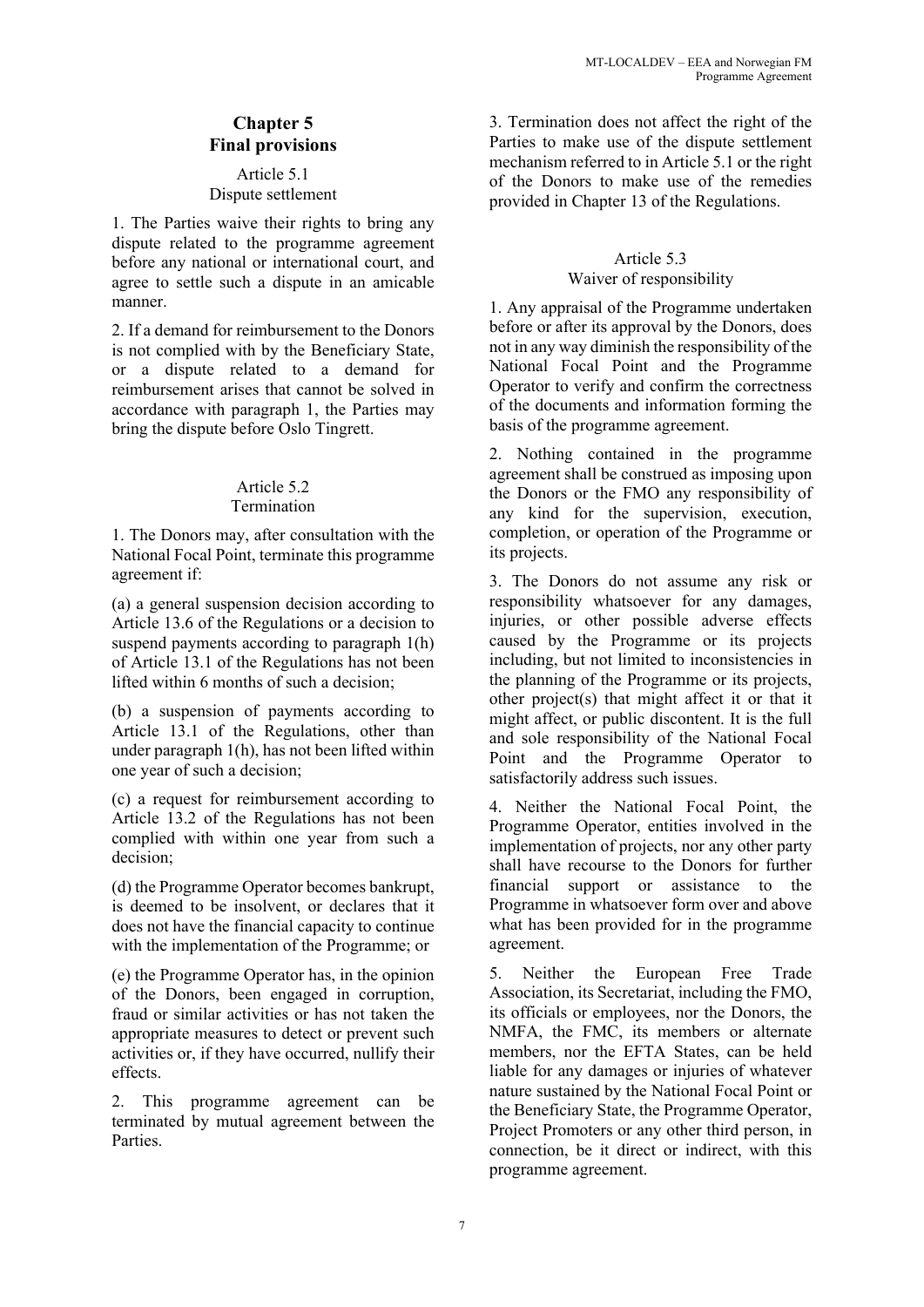6. Nothing in this programme agreement shall be construed as a waiver of diplomatic immunities and privileges awarded to the European Free Trade Association, its assets, officials or employees.

# Article 5.4 Entry into force and duration

1. This programme agreement shall enter into force on the date of the last signature of the Parties.

2. This programme agreement shall remain in force until five years have elapsed after the date of the acceptance of the final programme report.

#### \*\*\*\*\*\*\*\*

This programme agreement is drawn up in two originals in the English language.

Signed in Valletta on 05/06/2018 Signed in Malta on 05/06/2018

For the Donors **For the National Focal Point** 

| Margit Tveiten                                                                                   | Carmen Dalli |
|--------------------------------------------------------------------------------------------------|--------------|
| Ambassador, signing on behalf of the FMC Chairman Director, signing on behalf of the Head of NFP |              |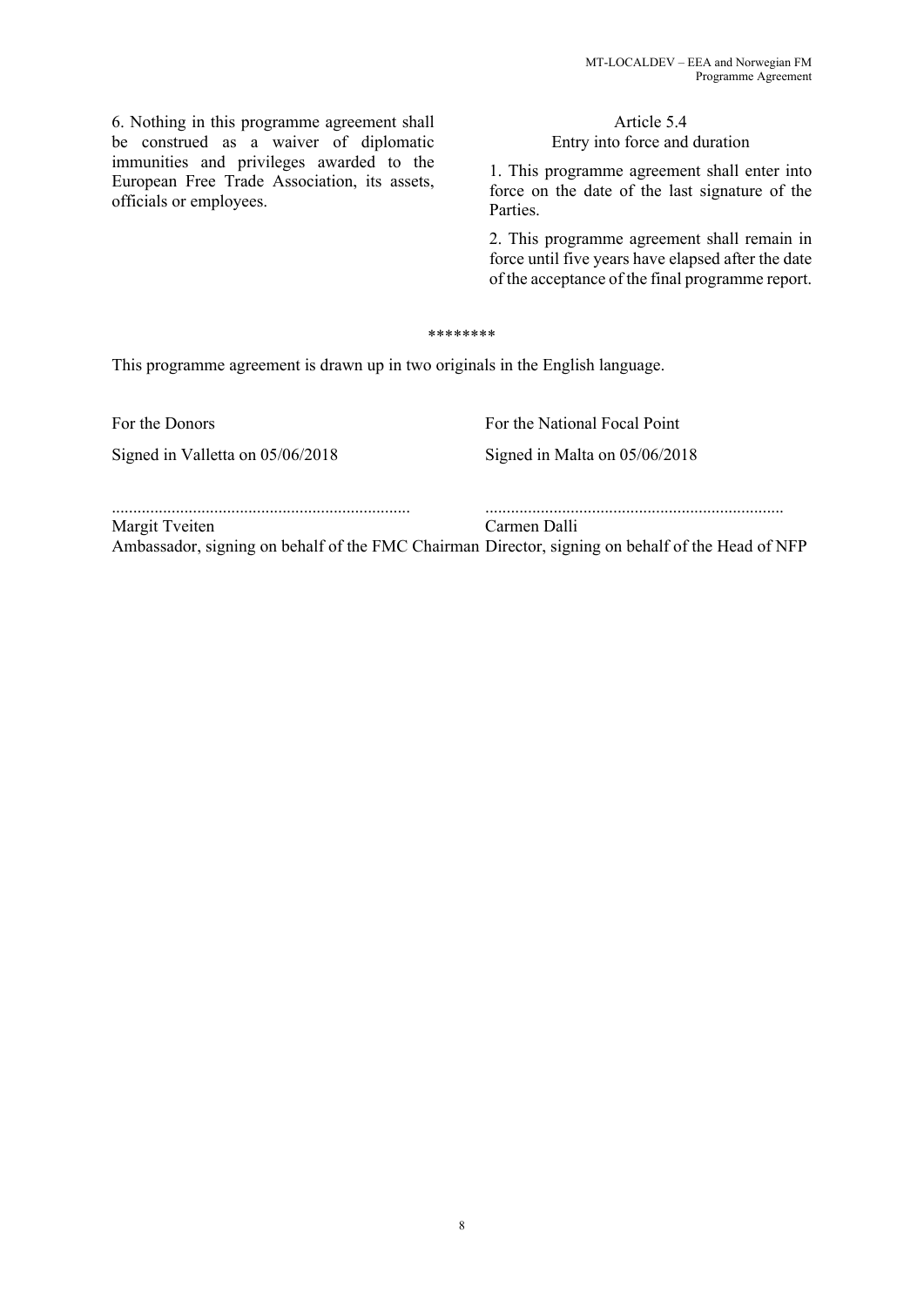# **Annex I to the Programme Agreement**

| <b>Programme Operators and Partners</b> |                                            |  |  |  |  |  |  |  |
|-----------------------------------------|--------------------------------------------|--|--|--|--|--|--|--|
| Programme Operator:                     | Ministry for European Affairs and Equality |  |  |  |  |  |  |  |
| Donor Programme Partner:                |                                            |  |  |  |  |  |  |  |
| IPO:                                    |                                            |  |  |  |  |  |  |  |
| Other Programme Partner(s):             |                                            |  |  |  |  |  |  |  |

| Programme        | Strengthened social and economic cohesion |
|------------------|-------------------------------------------|
| <b>Objective</b> |                                           |

| PA          | Outcome/Outp<br>ut | <b>Expected</b><br>programme<br>results                                                                                                                                                                                                                                                                                                                  | Indicator | Disaggregatio<br>$\mathbf n$ | <b>Unit of</b><br>measureme<br>nt                                     | Source of<br>verification        | Frequenc<br>y of<br>reporting                         | <b>Baselin</b><br>e<br>values | <b>Baselin</b><br>e year | <b>Targe</b><br>value |
|-------------|--------------------|----------------------------------------------------------------------------------------------------------------------------------------------------------------------------------------------------------------------------------------------------------------------------------------------------------------------------------------------------------|-----------|------------------------------|-----------------------------------------------------------------------|----------------------------------|-------------------------------------------------------|-------------------------------|--------------------------|-----------------------|
| <b>PA10</b> | Outcome 1          | children and<br>adolescents<br>receiving<br>Sensory<br>Integration<br>(SI) therapy in<br>Malta<br>Improved<br>Level of<br>access to and<br>quality of<br>satisfaction (by<br>health<br>parents) with<br>services in<br>Sensory<br>Malta<br>Integration<br>(SI) services<br>Number of<br>children and<br>adolescents<br>seeking<br>Sensory<br>Integration | Number of | N/A                          | Annual<br>number                                                      | Project<br>Promoters'<br>records | Semi-<br>annually<br>(APR and<br>Septembe<br>$r$ IFR) | $\boldsymbol{0}$              | N/A                      | 800                   |
|             |                    |                                                                                                                                                                                                                                                                                                                                                          |           | N/A                          | Scale 1-5                                                             | Survey<br>results                | Annually<br>(APR)                                     | N/A                           | N/A                      | $\overline{4}$        |
|             |                    |                                                                                                                                                                                                                                                                                                                                                          | N/A       | Number                       | Application<br>for funding<br>to the Malta<br>Community<br>Chest Fund | Annually<br>(APR)                | $\overline{7}$                                        | 2016                          | $\mathbf{0}$             |                       |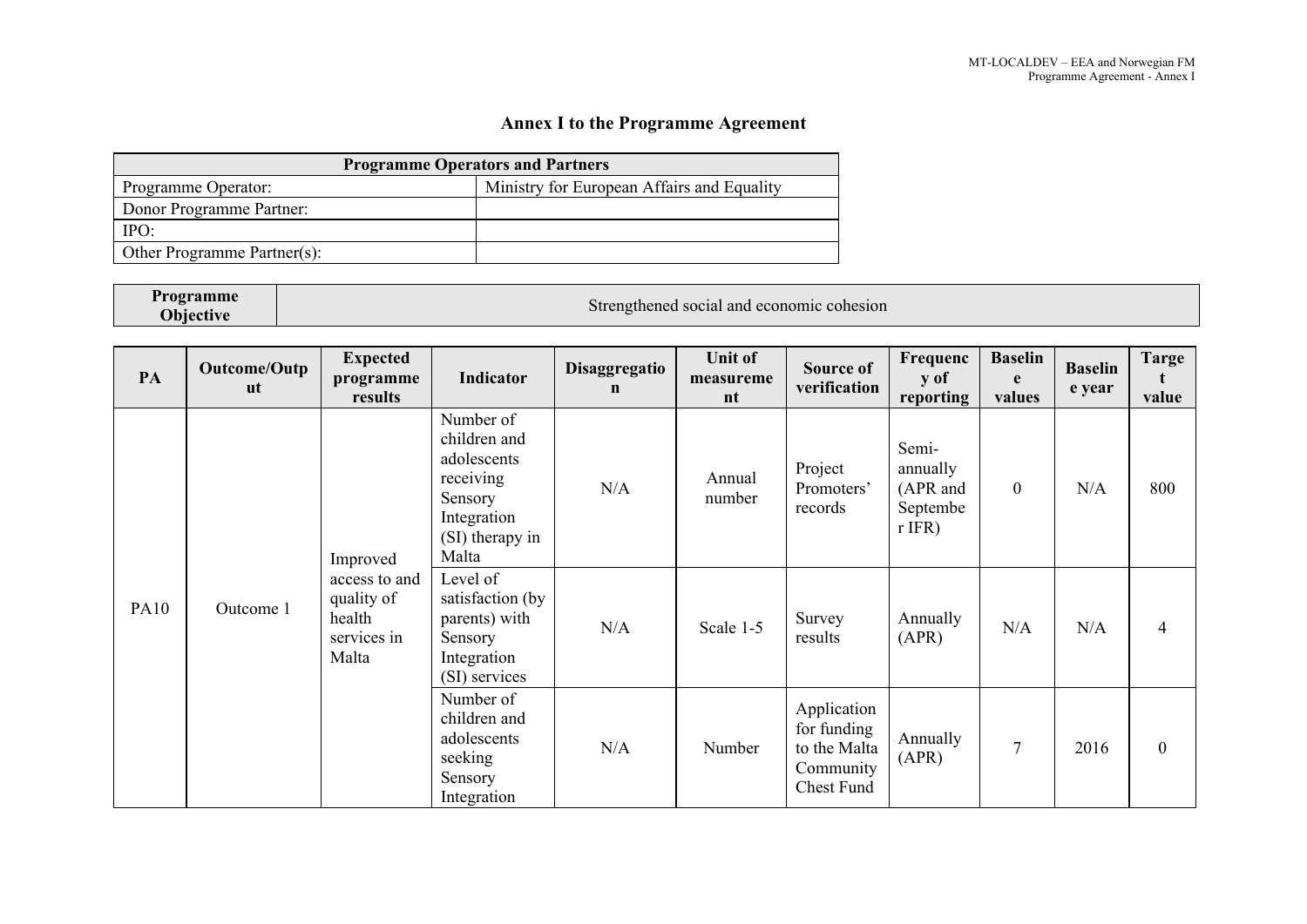| PA | Outcome/Outp<br><b>ut</b> | <b>Expected</b><br>programme<br>results | <b>Indicator</b>                                                                                   | Disaggregatio<br>$\mathbf n$ | <b>Unit of</b><br>measureme<br>nt | <b>Source of</b><br>verification                          | Frequenc<br>y of<br>reporting                         | <b>Baselin</b><br>e<br>values | <b>Baselin</b><br>e year | <b>Targe</b><br>value |
|----|---------------------------|-----------------------------------------|----------------------------------------------------------------------------------------------------|------------------------------|-----------------------------------|-----------------------------------------------------------|-------------------------------------------------------|-------------------------------|--------------------------|-----------------------|
|    |                           |                                         | (SI) services<br>abroad through<br>the Malta<br>Community<br>Chest Fund or<br>other NGO<br>funding |                              |                                   |                                                           |                                                       |                               |                          |                       |
|    |                           |                                         | Percentage of<br>blood<br>donations<br>undergoing<br>testing for<br>West Nile<br>Virus             | N/A                          | Percentage                        | Blood bank<br>records                                     | Annually<br>(APR)                                     | $\boldsymbol{0}$              | N/A                      | $100\%$               |
|    |                           |                                         | Percentage of<br>neonates born<br>in Malta<br>screened for<br>phenylketonuri<br>a (PKU) by<br>2021 | N/A                          | Percentage                        | Hospital<br>records                                       | Annually<br>(APR)                                     | $\theta$                      | N/A                      | 95 %                  |
|    | Output 1.1                | Professionals<br>trained in             | Number of<br>Occupational<br>Therapists<br>certified in SI                                         | Gender                       | Number                            | Project<br>Promoters'<br>records,<br>Attendance<br>sheets | Semi-<br>annually<br>(APR and<br>Septembe<br>$r$ IFR) | $\mathbf{0}$                  | N/A                      | 12 <sup>1</sup>       |
|    |                           | Sensory<br>Integration<br>(SI) Therapy  | Number of<br>Physiotherapis<br>ts trained in SI                                                    | Gender                       | Number                            | Project<br>Promoters'<br>records,<br>Attendance<br>sheets | Semi-<br>annually<br>(APR and<br>Septembe<br>$r$ IFR) | $\mathbf{0}$                  | N/A                      | $\overline{2}$        |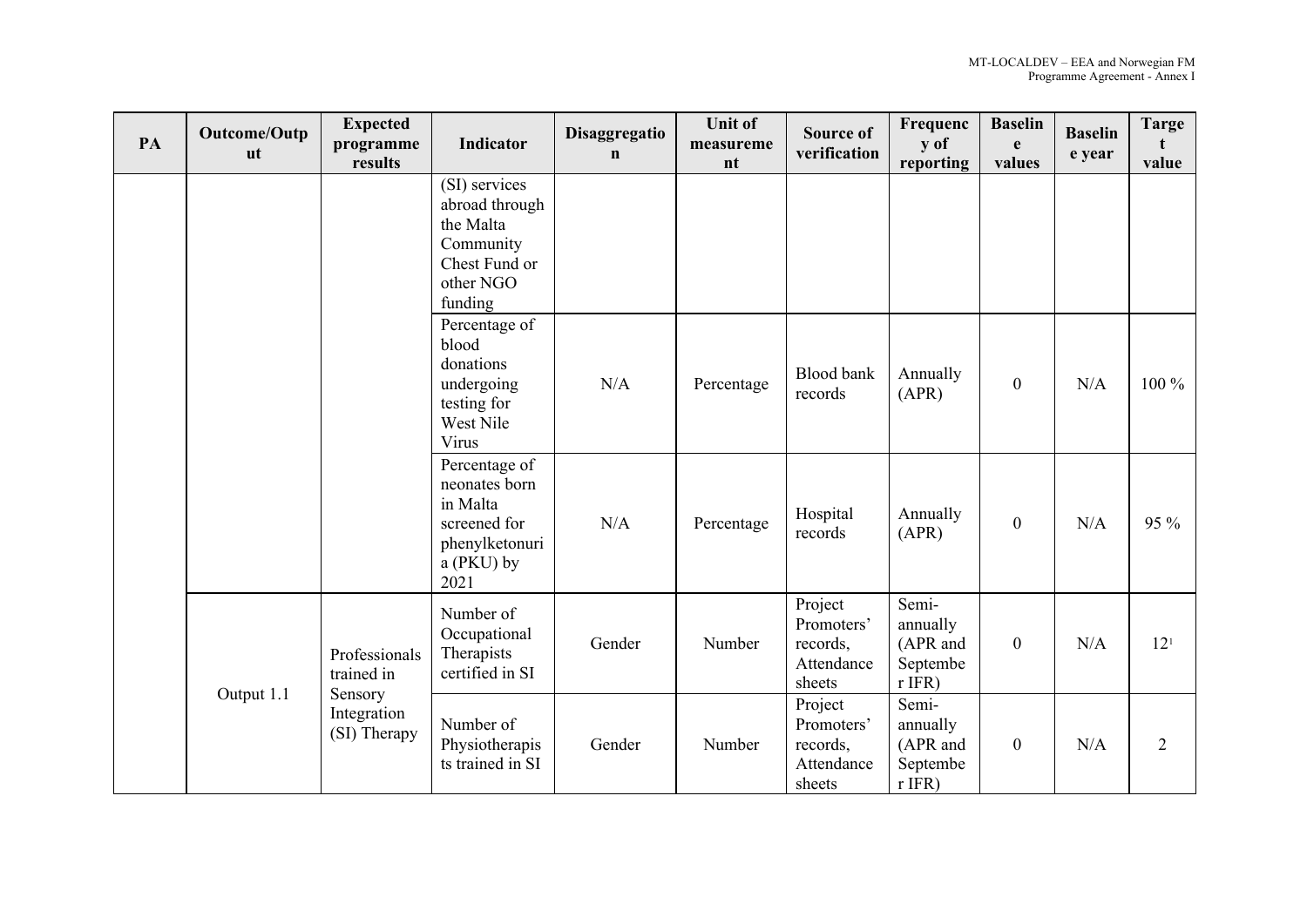| PA | Outcome/Outp<br><b>ut</b> | <b>Expected</b><br>programme<br>results                       | <b>Indicator</b>                                                                                                                    | Disaggregatio<br>$\mathbf n$ | <b>Unit of</b><br>measureme<br>nt | <b>Source of</b><br>verification                          | Frequenc<br>y of<br>reporting                         | <b>Baselin</b><br>e<br>values | <b>Baselin</b><br>e year | <b>Targe</b><br>value |
|----|---------------------------|---------------------------------------------------------------|-------------------------------------------------------------------------------------------------------------------------------------|------------------------------|-----------------------------------|-----------------------------------------------------------|-------------------------------------------------------|-------------------------------|--------------------------|-----------------------|
|    |                           |                                                               | Number of<br>Speech<br>Language<br>Pathologists<br>trained in SI                                                                    | Gender                       | Number                            | Project<br>Promoters'<br>records,<br>Attendance<br>sheets | Semi-<br>annually<br>(APR and<br>Septembe<br>$r$ IFR) | $\mathbf{0}$                  | N/A                      | $\overline{2}$        |
|    | Output 1.2                | Sensory<br>Integration<br>Clinic set up<br>and<br>operational | Number of<br>Sensory<br>Integration<br>Clinics set up                                                                               | N/A                          | Number                            | Ministry for<br>Health<br>records                         | Semi-<br>annually<br>(APR and<br>Septembe<br>$r$ IFR) | $\boldsymbol{0}$              | N/A                      |                       |
|    |                           | <b>PKU</b>                                                    | PKU screening<br>service added<br>to the existing<br>congenital<br>hypothyroidis<br>m screening as<br>part of blood<br>spot testing | N/A                          | Binary                            | Copy of the<br>testing<br>protocol                        | Semi-<br>annually<br>(APR and<br>Septembe<br>$r$ IFR) | N <sub>o</sub>                | N/A                      | Yes                   |
|    | Output 1.3                | screening<br>service<br>developed                             | Number of<br>Clinical<br>Chemists<br>trained in PKU<br>screening                                                                    | Gender                       | Number                            | Project<br>Promoters'<br>records,<br>Attendance<br>sheets | Semi-<br>annually<br>(APR and<br>Septembe<br>$r$ IFR) | $\mathbf{0}$                  | N/A                      |                       |
|    |                           |                                                               | Number of<br>Medical Lab<br>Scientists<br>trained in PKU<br>screening                                                               | Gender                       | Number                            | Project<br>Promoters'<br>records,<br>Attendance<br>sheets | Semi-<br>annually<br>(APR and<br>Septembe<br>$r$ IFR) | $\mathbf{0}$                  | N/A                      | $\overline{2}$        |
|    | Output 1.4                | Nucleic Acid<br>Amplificatio<br>n(NAT)                        | System and<br>governance for<br>NAT blood                                                                                           | N/A                          | Binary                            | Copy of the<br><b>NAT</b>                                 | Semi-<br>annually<br>(APR and                         | N <sub>o</sub>                | N/A                      | Yes                   |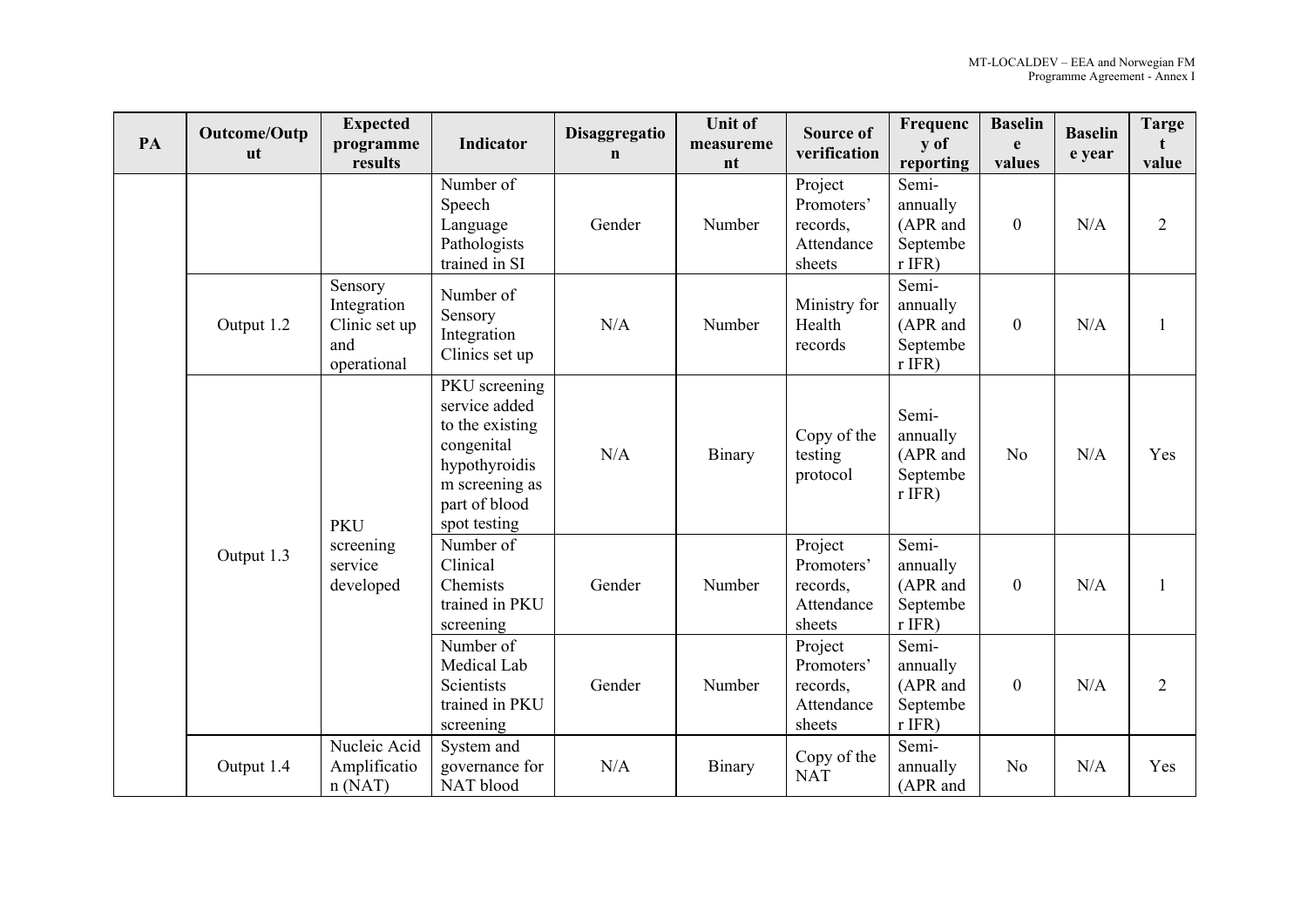| PA          | Outcome/Outp<br><b>ut</b> | <b>Expected</b><br>programme<br>results                 | <b>Indicator</b>                                                                                                                         | Disaggregatio<br>$\mathbf n$ | <b>Unit of</b><br>measureme<br>nt | <b>Source of</b><br>verification                          | Frequenc<br>y of<br>reporting                         | <b>Baselin</b><br>e<br>values | <b>Baselin</b><br>e year | <b>Targe</b><br>value |
|-------------|---------------------------|---------------------------------------------------------|------------------------------------------------------------------------------------------------------------------------------------------|------------------------------|-----------------------------------|-----------------------------------------------------------|-------------------------------------------------------|-------------------------------|--------------------------|-----------------------|
|             |                           | testing<br>developed                                    | testing service<br>in Malta set up                                                                                                       |                              |                                   | testing<br>protocol                                       | Septembe<br>$r$ IFR)                                  |                               |                          |                       |
|             |                           |                                                         | Number of<br>NBTS staff<br>trained in NAT<br>testing                                                                                     | Gender                       | Number                            | Project<br>Promoters'<br>records,<br>Attendance<br>sheets | Semi-<br>annually<br>(APR and<br>Septembe<br>$r$ IFR) | $\boldsymbol{0}$              | N/A                      | 2                     |
| <b>PA10</b> | Outcome 2                 | Improved<br>well-being of<br>vulnerable<br>children and | Annual<br>number of<br>children and/or<br>youth staying<br>at the<br>residential safe<br>house                                           | N/A                          | Annual<br>number                  | Project<br>Promoters'<br>records                          | Semi-<br>annually<br>(APR and<br>Septembe<br>$r$ IFR) | $\mathbf{0}$                  | N/A                      | 10                    |
|             |                           |                                                         | Number of<br>children and<br>youths at risk<br>accessing<br>integrated<br>services                                                       | Gender, Age                  | Number                            | Project<br>Promoters'<br>records                          | Semi-<br>annually<br>(APR and<br>Septembe<br>$r$ IFR) | $\boldsymbol{0}$              | N/A                      | 500                   |
|             |                           | youths                                                  | Number of<br>youths $(16 -$<br>$25$ ) in<br>education,<br>employment or<br>training 12<br>months after<br>having<br>received<br>services | N/A                          | Number                            | Project<br>Promoters'<br>records                          | 2020 and<br>then<br>annualy                           | $\boldsymbol{0}$              | N/A                      | 50                    |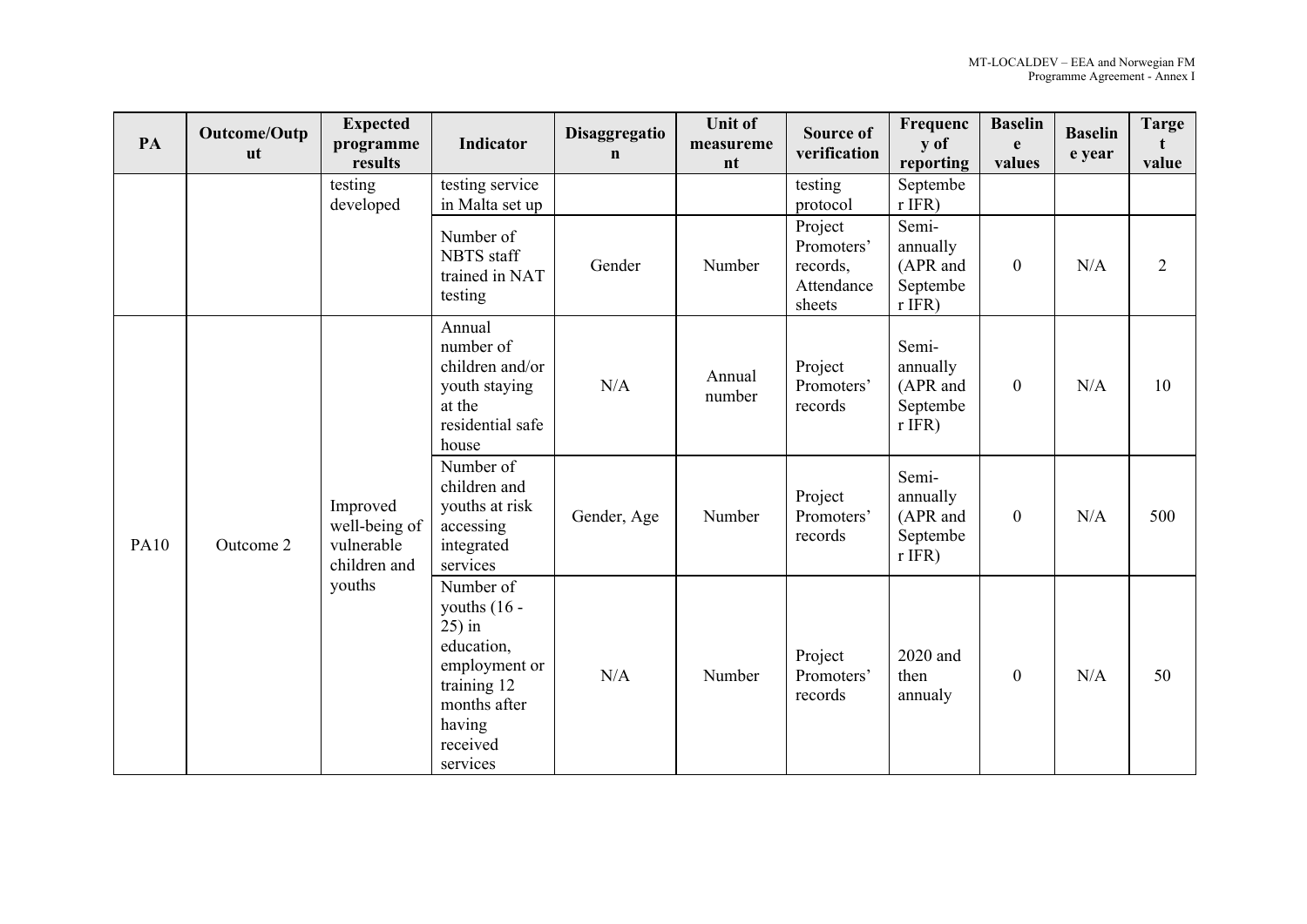| PA          | Outcome/Outp<br><b>ut</b> | <b>Expected</b><br>programme<br>results                                                     | Indicator                                                                                                                                                          | Disaggregatio<br>$\mathbf n$ | <b>Unit of</b><br>measureme<br>nt | <b>Source of</b><br>verification | Frequenc<br>y of<br>reporting                         | <b>Baselin</b><br>e<br>values | <b>Baselin</b><br>e year | <b>Targe</b><br>value |
|-------------|---------------------------|---------------------------------------------------------------------------------------------|--------------------------------------------------------------------------------------------------------------------------------------------------------------------|------------------------------|-----------------------------------|----------------------------------|-------------------------------------------------------|-------------------------------|--------------------------|-----------------------|
|             | Output 2.1                | Opportunity<br>Knocks (OK)<br>pack<br>developed<br>for children<br>and youth at<br>risk     | Number of OK<br>pack copies<br>distributed                                                                                                                         | N/A                          | Number                            | Project<br>Promoter's<br>records | Semi-<br>annually<br>(APR and<br>Septembe<br>$r$ IFR) | $\mathbf{0}$                  | N/A                      | 2000                  |
|             | Output 2.2                | A residential<br>safe house<br>for young<br>people<br>(under 18)<br>years of age)<br>set up | Capacity of the<br>residential safe<br>house of<br>youths (in<br>number of<br>beds)                                                                                | N/A                          | Number                            | House plans<br>and records       | Semi-<br>annually<br>(APR and<br>Septembe<br>$r$ IFR) | $\mathbf{0}$                  | N/A                      | 20                    |
|             | Output 2.3                | Integrated<br>services for<br>children and<br>youths at risk<br>provided                    | Integrated<br>services<br>(employment<br>facilitation;<br>business start-<br>up skills,<br>confidence<br>building)<br>related to<br>independent<br>living provided | N/A                          | Binary                            | Beneficiarie<br>s care plans     | Semi-<br>annually<br>(APR and<br>Septembe<br>$r$ IFR) | N <sub>o</sub>                | N/A                      | Yes                   |
| <b>PA10</b> | Outcome 3                 | Improved<br>quality of<br>life of<br>deprived<br>communities<br>in urban<br>localities      | Number of<br>vulnerable<br>individuals<br>benefitting<br>from services<br>provided<br>through the                                                                  | Gender, Age                  | Number                            | Project<br>Promoters'<br>records | Semi-<br>annually<br>(APR and<br>Septembe<br>$r$ IFR) | $\mathbf{0}$                  | N/A                      | 1000                  |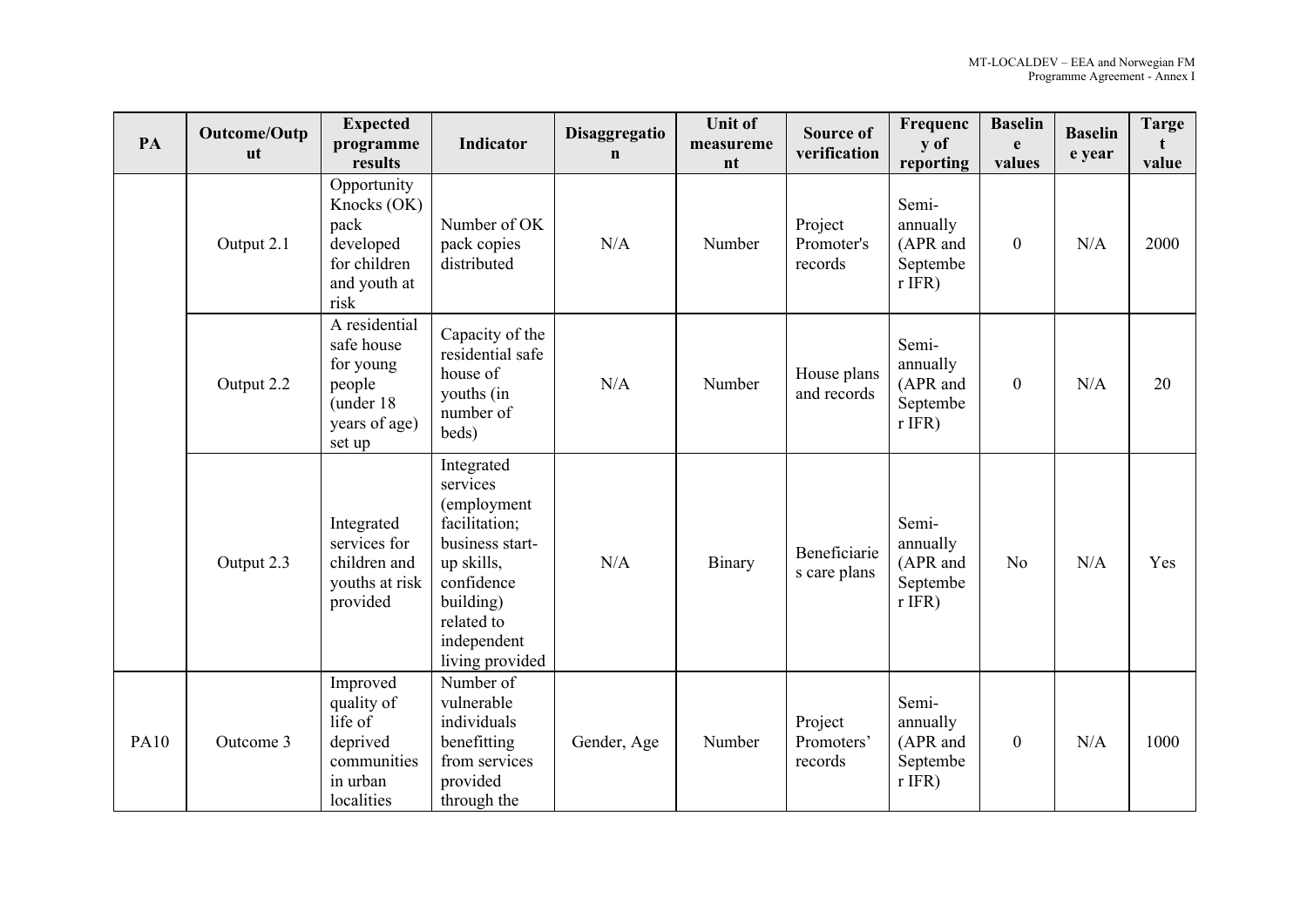| PA | Outcome/Outp<br><b>ut</b>                                                                                                                                     | <b>Expected</b><br>programme<br>results | <b>Indicator</b>                                                                                                                              | Disaggregatio<br>$\mathbf n$ | <b>Unit of</b><br>measureme<br>nt | <b>Source of</b><br>verification                          | Frequenc<br>y of<br>reporting                         | <b>Baselin</b><br>e<br>values | <b>Baselin</b><br>e year | <b>Targe</b><br>value |
|----|---------------------------------------------------------------------------------------------------------------------------------------------------------------|-----------------------------------------|-----------------------------------------------------------------------------------------------------------------------------------------------|------------------------------|-----------------------------------|-----------------------------------------------------------|-------------------------------------------------------|-------------------------------|--------------------------|-----------------------|
|    |                                                                                                                                                               |                                         | <b>Small Grants</b><br>Scheme                                                                                                                 |                              |                                   |                                                           |                                                       |                               |                          |                       |
|    |                                                                                                                                                               |                                         | Percentage of<br>residents 'very<br>satisfied' or<br>'satisfied' with<br>their local<br>council's<br>performance in<br>targeted<br>localities | N/A                          | Percentage                        | Survey<br>results                                         | Annually<br>(APR)                                     | $TBD^2$                       | <b>TBD</b>               | $(+11\%$              |
|    | Public<br>n staff in<br>targeted<br>localities<br>Output 3.1<br>trained in<br>good<br>principles<br>Pilot<br>initiatives<br>under the<br>Output 3.2<br>Scheme | administratio                           | Number of<br>local councils<br>covered by the<br>training on<br>good<br>governance                                                            | N/A                          | Number                            | List of<br>training<br>attendees                          | Semi-<br>annually<br>(APR and<br>Septembe<br>$r$ IFR) | $\mathbf{0}$                  | N/A                      | 20                    |
|    |                                                                                                                                                               | governance                              | Number of<br>public<br>administration<br>staff trained in<br>good<br>governance<br>principles                                                 | Gender                       | Number                            | Project<br>Promoters'<br>records,<br>Attendance<br>sheets | Semi-<br>annually<br>(APR and<br>Septembe<br>$r$ IFR) | $\mathbf{0}$                  | N/A                      | 20                    |
|    |                                                                                                                                                               | <b>Small Grants</b><br>implemented      | Number of<br>pilot initiatives<br>implemented<br>under the<br><b>Small Grants</b><br>Scheme by                                                | N/A                          | Number                            | Awarded<br>grants and<br>final reports                    | Semi-<br>annually<br>(APR and<br>Septembe<br>$r$ IFR) | $\mathbf{0}$                  | N/A                      | 6 <sup>3</sup>        |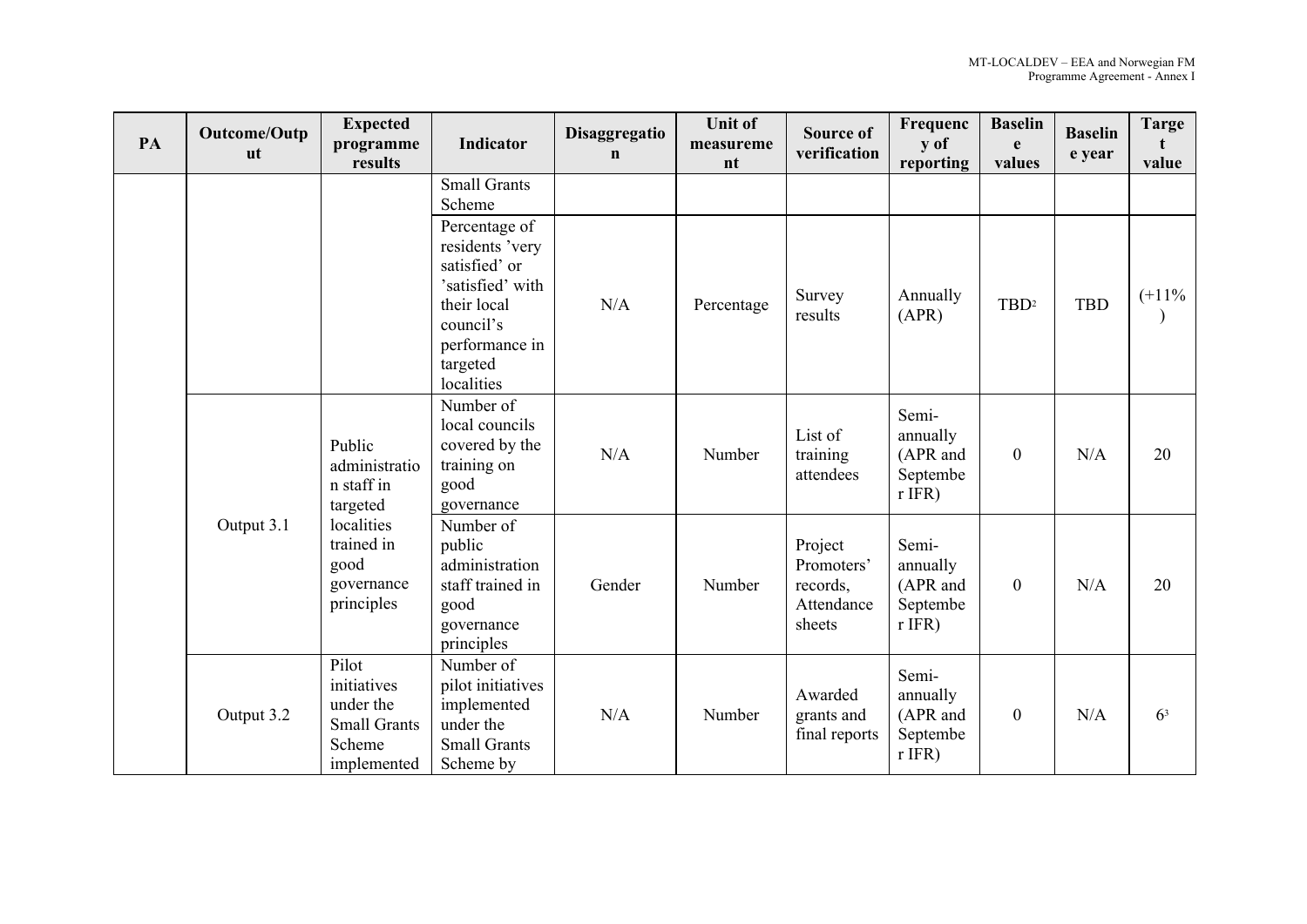| PA          | Outcome/Outp<br><b>ut</b> | <b>Expected</b><br>programme<br>results                 | Indicator                                                                               | Disaggregatio<br>$\mathbf n$ | <b>Unit of</b><br>measureme<br>nt | <b>Source of</b><br>verification | Frequenc<br>y of<br>reporting                         | <b>Baselin</b><br>e<br>values | <b>Baselin</b><br>e year | <b>Targe</b><br>t<br>value |
|-------------|---------------------------|---------------------------------------------------------|-----------------------------------------------------------------------------------------|------------------------------|-----------------------------------|----------------------------------|-------------------------------------------------------|-------------------------------|--------------------------|----------------------------|
|             |                           |                                                         | urban local<br>councils                                                                 |                              |                                   |                                  |                                                       |                               |                          |                            |
|             |                           | Cultural<br>Heritage<br>Management<br>enhanced          | Number of<br>jobs created at<br>the Malta<br>Maritime<br>Museum                         | Gender, Age                  | Number                            | Payroll<br>records               | 2023 and<br>then<br>annualy                           | $\boldsymbol{0}$              | N/A                      | $\overline{4}$             |
| <b>PA10</b> | Outcome 4                 |                                                         | Annual<br>number of<br>unique digital<br>visitors to the<br>Malta<br>Maritime<br>Museum | N/A                          | Annual<br>number                  | Website<br>records               | Annually<br>(APR)                                     | 16000                         | 2016                     | 21000                      |
|             |                           |                                                         | Annual<br>number of<br>visitors to the<br>Malta<br>Maritime<br>Museum                   | N/A                          | Annual<br>number                  | Ticketing<br>system<br>records   | Annually<br>(APR)                                     | 20281                         | 2016                     | 25351                      |
|             |                           |                                                         | Average<br>audience<br>experience<br>rating (on a<br>scale of 1 to 5)                   | N/A                          | Scale 1-5                         | Survey<br>results                | Annually<br>(APR)                                     | TBD <sup>4</sup>              | <b>TBD</b>               | $(+1)$                     |
|             | Output 4.1                | Malta<br>Maritime<br>Museum<br>restored and<br>upgraded | Number of<br>Malta<br>Maritime<br>Museum assets<br>digitised                            | N/A                          | Number                            | Copies of<br>digitised<br>assets | Semi-<br>annually<br>(APR and<br>Septembe<br>$r$ IFR) | $\boldsymbol{0}$              | N/A                      | 2600                       |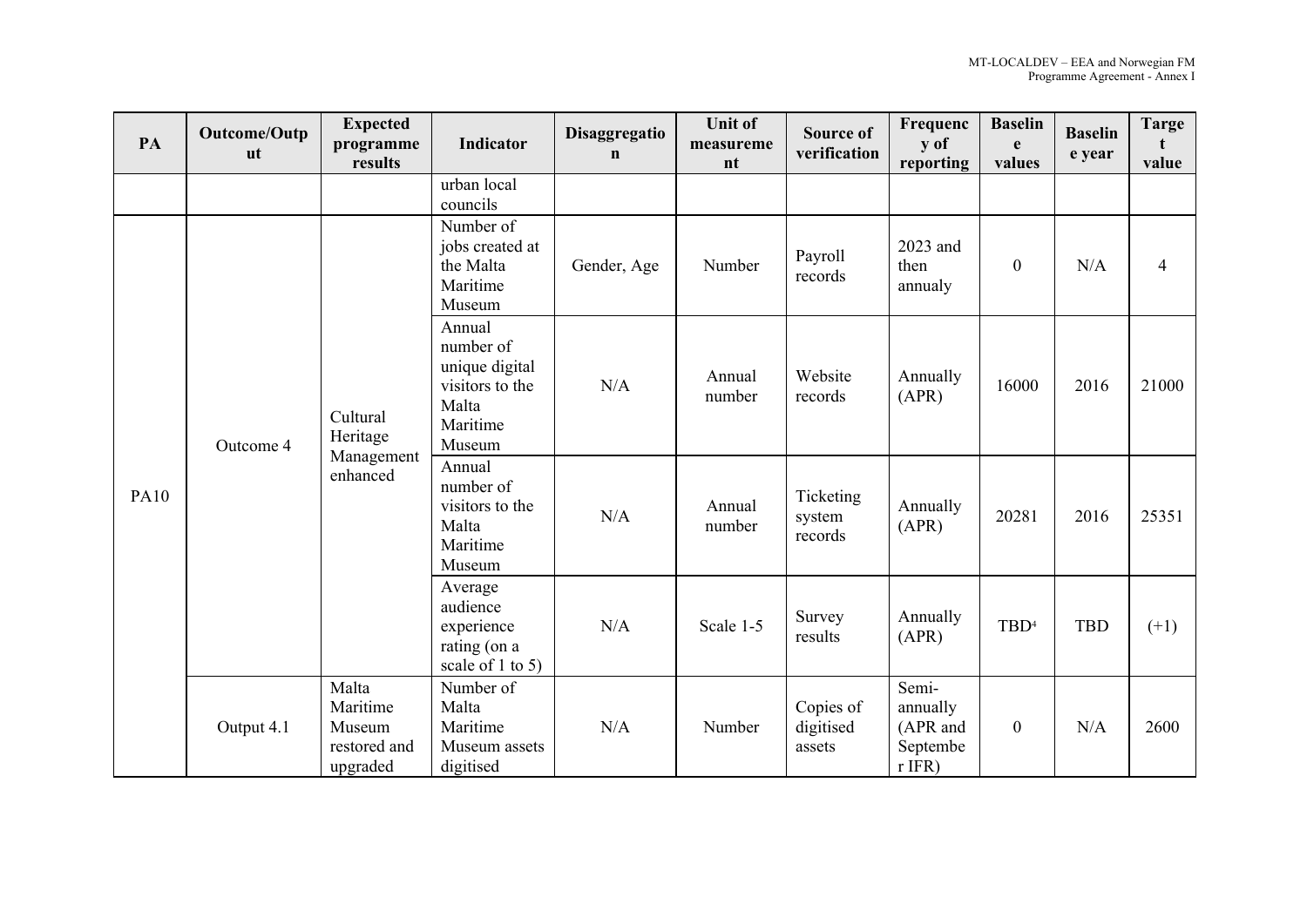| PA | Outcome/Outp<br><b>ut</b>                                                                                   | <b>Expected</b><br>programme<br>results                     | Indicator                                                                                                                           | Disaggregatio<br>$\mathbf n$ | <b>Unit of</b><br>measureme<br>nt | <b>Source of</b><br>verification                                                             | Frequenc<br>y of<br>reporting                         | <b>Baselin</b><br>e<br>values | <b>Baselin</b><br>e year | <b>Targe</b><br>value |
|----|-------------------------------------------------------------------------------------------------------------|-------------------------------------------------------------|-------------------------------------------------------------------------------------------------------------------------------------|------------------------------|-----------------------------------|----------------------------------------------------------------------------------------------|-------------------------------------------------------|-------------------------------|--------------------------|-----------------------|
|    |                                                                                                             |                                                             | Structural<br>upgrade of the<br>Malta<br>Maritime<br>Museum<br>completed                                                            | N/A                          | Binary                            | Acceptance<br>documents<br>for works<br>performed<br>and works<br>completion<br>certificates | Semi-<br>annually<br>(APR and<br>Septembe<br>$r$ IFR) | N <sub>o</sub>                | N/A                      | Yes                   |
|    |                                                                                                             |                                                             | Total area of<br>visitor<br>facilities,<br>museum and<br>exhibition<br>space added to<br>the Malta<br>Maritime<br>Museum (in<br>m2) | N/A                          | Number                            | Acceptance<br>documents<br>for works<br>performed<br>and works<br>completion<br>certificates | Semi-<br>annually<br>(APR and<br>Septembe<br>$r$ IFR) | 1086                          | 2016                     | 1629                  |
|    | Innovative<br>presentation<br>of the Malta<br>Maritime<br>Output 4.2<br>Museum's<br>collection<br>supported | Number of<br>events<br>targeting<br>audience<br>development | N/A                                                                                                                                 | Number                       | Project<br>promoters'<br>records  | Semi-<br>annually<br>(APR and<br>Septembe<br>$r$ IFR)                                        | $\boldsymbol{0}$                                      | N/A                           | 6                        |                       |
|    |                                                                                                             |                                                             | Number of<br>new temporary<br>exhibitions<br>displaying<br>Malta<br>Maritime<br>Museum<br>objects                                   | N/A                          | Number                            | Project<br>promoters'<br>records                                                             | Semi-<br>annually<br>(APR and<br>Septembe<br>$r$ IFR) | $\boldsymbol{0}$              | N/A                      | 3                     |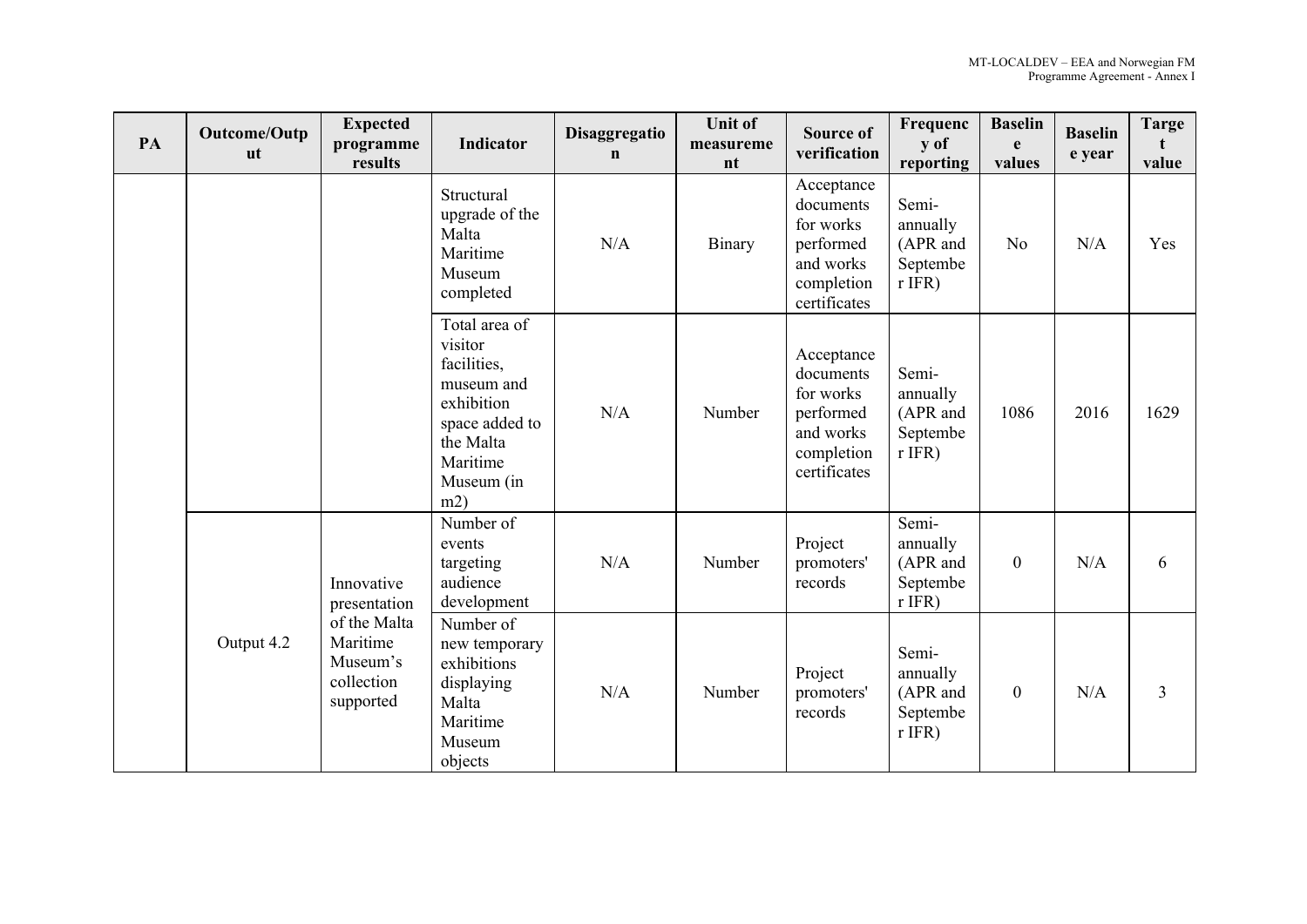| PA              | Outcome/Outp<br><b>ut</b>   | <b>Expected</b><br>programme<br>results                                                                               | Indicator                                                                                                            | Disaggregatio<br>$\mathbf n$ | <b>Unit of</b><br>measureme<br>nt | <b>Source of</b><br>verification                                                                                                                             | Frequenc<br>y of<br>reporting                         | <b>Baselin</b><br>e<br>values | <b>Baselin</b><br>e year | <b>Targe</b><br>value |
|-----------------|-----------------------------|-----------------------------------------------------------------------------------------------------------------------|----------------------------------------------------------------------------------------------------------------------|------------------------------|-----------------------------------|--------------------------------------------------------------------------------------------------------------------------------------------------------------|-------------------------------------------------------|-------------------------------|--------------------------|-----------------------|
|                 |                             | Enhanced<br>collaboration<br>between<br>beneficiary<br>and donor<br>state entities<br>involved in<br>the<br>programme | Level of<br>satisfaction<br>with the<br>partnership                                                                  | State type                   | Scale 1-7                         | Survey<br>results                                                                                                                                            | Annually<br>(APR)                                     | $TBD^5$                       | <b>TBD</b>               | $\geq 4.5^6$          |
| <b>Bilatera</b> | <b>Bilateral</b><br>Outcome |                                                                                                                       | Level of trust<br>between<br>cooperating<br>entities in<br>Beneficiary<br>States and<br><b>Donor States</b>          | State type                   | Scale 1-7                         | Survey<br>results                                                                                                                                            | Annually<br>(APR)                                     | TBD <sup>7</sup>              | <b>TBD</b>               | $\geq 4.5^8$          |
|                 |                             |                                                                                                                       | Share of<br>cooperating<br>organisations<br>that apply the<br>knowledge<br>acquired from<br>bilateral<br>partnership | State type                   | Percentage                        | Survey<br>results                                                                                                                                            | Annually<br>(APR)                                     | N/A                           | N/A                      | $\geq 50\%$           |
|                 | <b>Bilateral Output</b>     | Exchange of<br>knowledge<br>and<br>experience<br>between<br>Maltese and<br>Donor State<br>entities<br>facilitated     | Number of<br>projects<br>involving<br>cooperation<br>with a donor<br>project partner                                 | Donor State                  | Number                            | Copies of<br>contracts<br>concluded<br>with Project<br>Promoters,<br>Partnership<br>agreements<br>between<br>Project<br>Promoters<br>and project<br>partners | Semi-<br>annually<br>(APR and<br>Septembe<br>$r$ IFR) | $\mathbf{0}$                  | N/A                      | 3                     |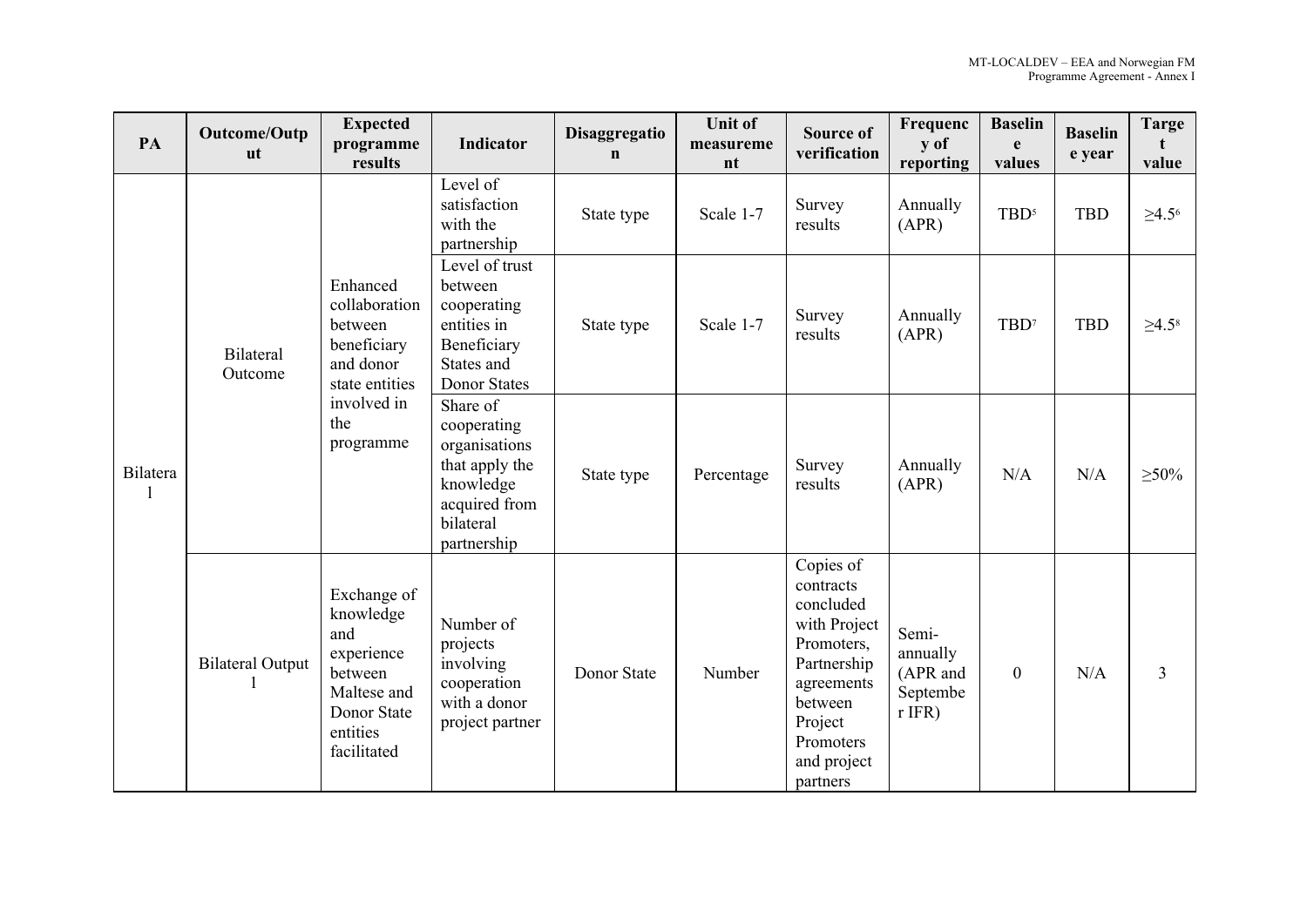| PA | Outcome/Outp<br>ut | <b>Expected</b><br>programme<br>results | Indicator                                               | Disaggregatio<br>$\mathbf n$ | Unit of<br>measureme<br>nt | Source of<br>verification        | Frequenc<br>y of<br>reporting                         | <b>Baselin</b><br>e<br>values | <b>Baselin</b><br>e year | Targe<br>value |
|----|--------------------|-----------------------------------------|---------------------------------------------------------|------------------------------|----------------------------|----------------------------------|-------------------------------------------------------|-------------------------------|--------------------------|----------------|
|    |                    |                                         | Number of<br>staff from<br>Malta in<br>exchanges        | Gender, Donor<br>State       | Number                     | Project<br>Promoter's<br>records | Semi-<br>annually<br>(APR and<br>Septembe<br>$r$ IFR) | $\theta$                      | N/A                      | $\mathfrak b$  |
|    |                    |                                         | Number of<br>staff from<br>Donor States<br>in exchanges | Gender, Donor<br>State       | Number                     | Project<br>Promoter's<br>records | Semi-<br>annually<br>(APR and<br>Septembe<br>$r$ IFR) | $\overline{0}$                | N/A                      | 6              |

<sup>1</sup>2 of which shall be Norwegian OTs, who will not be gainfully employed in Malta

<sup>4</sup>The baseline will be determined by the first survey

<sup>5</sup>Survey to be carried out by the FMO

<sup>6</sup>And an increase on the baseline

<sup>7</sup>Survey to be carried out by the FMO

8And an increase on the baseline

<sup>&</sup>lt;sup>2</sup>Baseline to be determined once localities are selected following call for project proposals

<sup>&</sup>lt;sup>3</sup>Since the scheme is based on a bottom-up approach, the initiatives will be based on the aspirations of the residents living in the urban areas as highlighted in the same regional economic, social and cultural community plans. Hence the concept note cannot be more specific about the results of these outputs at this point in time. Notwithstanding, the grant schemes will address the social, educational and environmental needs of these vulnerable individuals in the urban areas.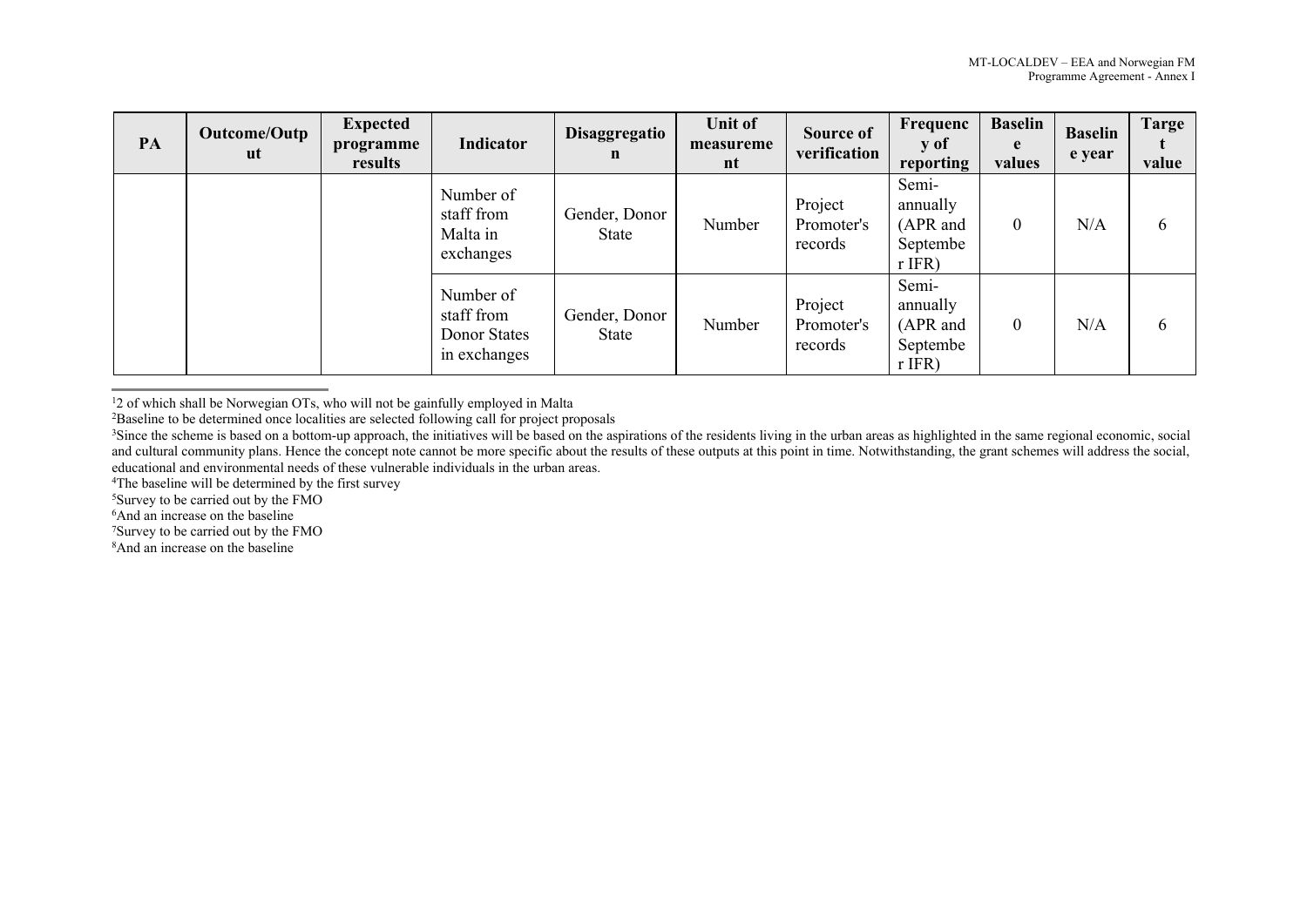# **Conditions**

General

1. The National Focal Point shall ensure, that for the outcome 3 indicator "Percentage of residents 'very satisfied' or 'satisfied' with their local council's performance in targeted localities," where the baseline value is "to be determined" (TBD), the Programme Operator shall submit to the FMO for approval the baseline value, together with a description of the data collection method used, no later than six months after the finalisation of the selection of projects under the Small Grants Scheme within this outcome. The updated baseline value shall be agreed upon through a modification of the programme agreement.

2. The National Focal Point shall ensure, that for the outcome 4 indicator "Average audience experience rating (on a scale of 1 to 5)," where the baseline value is "to be determined" (TBD), the Programme Operator shall submit to the FMO for approval the baseline value, together with a description of the data collection method used, no later than six months after the signature of the project contract for PDP 4 "The Malta Maritime Museum: local development through cultural heritage" within this outcome. The updated baseline value shall be agreed upon through a modification of the programme agreement.

3. The National Focal Point shall ensure that the Programme Operator ensures, that no more than 50% of the total eligible expenditure of the programme is allocated to hard measures (infrastructure).

4. The National Focal Point shall ensure that refugees and migrants as important target groups shall be included in the programme as appropriate, especially in the small grant schemes under the Outcome "Improved quality of life of deprived communities in urban localities".

Pre-eligibility Not applicable Pre-payment Not applicable Pre-completion Not applicable Post-completion

Not applicable

| <b>Eligibility of costs - period</b>                                           | <b>First date</b> | <b>Final date</b> |
|--------------------------------------------------------------------------------|-------------------|-------------------|
| Eligibility of costs                                                           | 02/02/2017        | 31/12/2024        |
| Grant rate and co-financing                                                    |                   |                   |
| Programme eligible expenditure $(\epsilon)$                                    |                   | € 7,040,000       |
| Programme grant rate $(\%)$                                                    |                   | 85.00 %           |
| Maximum amount of Programme grant - EEA Financial Mechanism $(\epsilon)$       |                   | € 2,996,000       |
| Maximum amount of Programme grant - Norwegian Financial Mechanism $(\epsilon)$ |                   | € 2,988,000       |
| Maximum amount of Programme grant - Total $(\epsilon)$                         |                   | € 5,984,000       |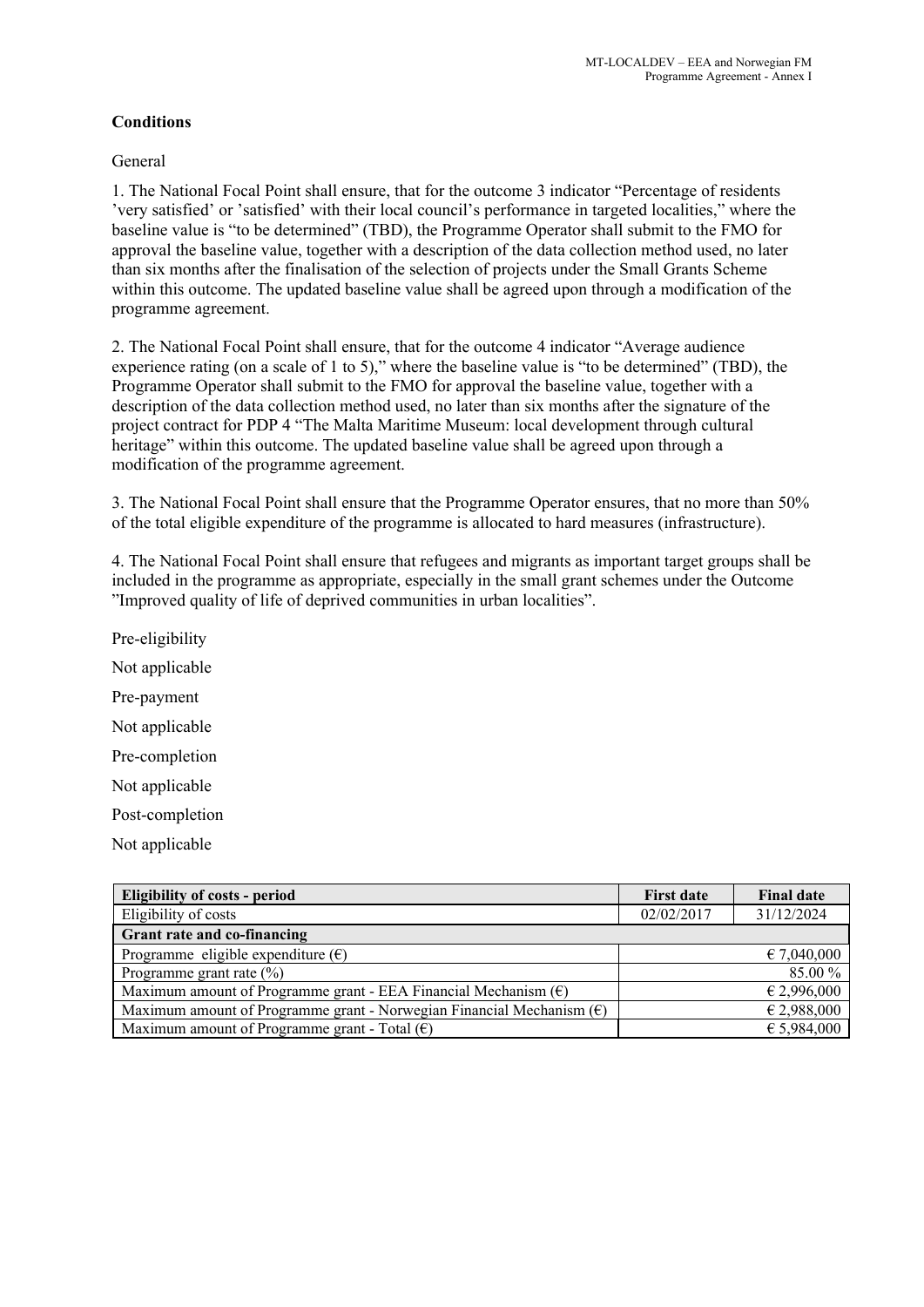| PA           | <b>Budget Heading</b>        | <b>EEA</b><br>Grants    | <b>Norway</b><br><b>Grants</b> | <b>Total</b><br>grant | Programme<br>grant rate | Programme co-<br>financing | Programme eligible<br>expenditure | <b>Advance</b><br>payment |
|--------------|------------------------------|-------------------------|--------------------------------|-----------------------|-------------------------|----------------------------|-----------------------------------|---------------------------|
| PM           | Programme<br>management      | € 150,000               | € 254,800                      | €404,800              | 85.00 %                 | € 71,435                   | €476,235                          | $\epsilon$ 0              |
| <b>PA10</b>  | Outcome 1 (EEA<br>Grants)    | €<br>2,046,000          |                                | €<br>2,046,000        | 85.00 %                 | € 361,059                  | € 2,407,059                       | $\in 0$                   |
| <b>PA10</b>  | Outcome 1 (Norway<br>Grants) |                         | $\in 0$                        | $\in 0$               | 85.00 %                 | $\epsilon$ 0               | $\epsilon$ <sub>0</sub>           | $\epsilon$ <sub>0</sub>   |
| <b>PA10</b>  | Outcome 2 (EEA<br>Grants)    | € 800,000               |                                | € 800,000             | 85.00 %                 | € 141,176                  | € 941,176                         | $\in 0$                   |
| <b>PA10</b>  | Outcome 2 (Norway<br>Grants) |                         | $\epsilon$ 0                   | $\in 0$               | 85.00 %                 | $\in 0$                    | $\in 0$                           | $\in 0$                   |
| <b>PA10</b>  | Outcome 3 (EEA<br>Grants)    | $\in 0$                 |                                | $\in 0$               | 85.00 %                 | $\in 0$                    | $\in 0$                           | $\epsilon$ 0              |
| <b>PA10</b>  | Outcome 3 (Norway<br>Grants) |                         | €<br>1,020,000                 | €<br>1,020,000        | 85.00 %                 | € 180,000                  | € 1,200,000                       | $\epsilon$ <sub>0</sub>   |
| <b>PA10</b>  | Outcome 4 (EEA<br>Grants)    | $\epsilon$ <sub>0</sub> |                                | $\in 0$               | 85.00 %                 | $\in 0$                    | $\epsilon$ <sub>0</sub>           | $\in 0$                   |
| <b>PA10</b>  | Outcome 4 (Norway<br>Grants) |                         | €<br>1,713,200                 | €<br>1,713,200        | 85.00 %                 | € 302,329                  | € 2,015,529                       | $\epsilon$ <sub>0</sub>   |
| <b>Total</b> |                              | €<br>2,996,000          | €<br>2,988,000                 | €<br>5,984,000        | 85.00 %                 | € 1,056,000                | € 7,040,000                       | $\epsilon$ 0              |

| <b>Retention of management costs</b>                                     |              |  |  |
|--------------------------------------------------------------------------|--------------|--|--|
| Retention of<br>percentage of the management costs<br>t management costs | 0.00%<br>ΖΩ. |  |  |
| Retention of management costs<br>planned.<br>. Euro value                |              |  |  |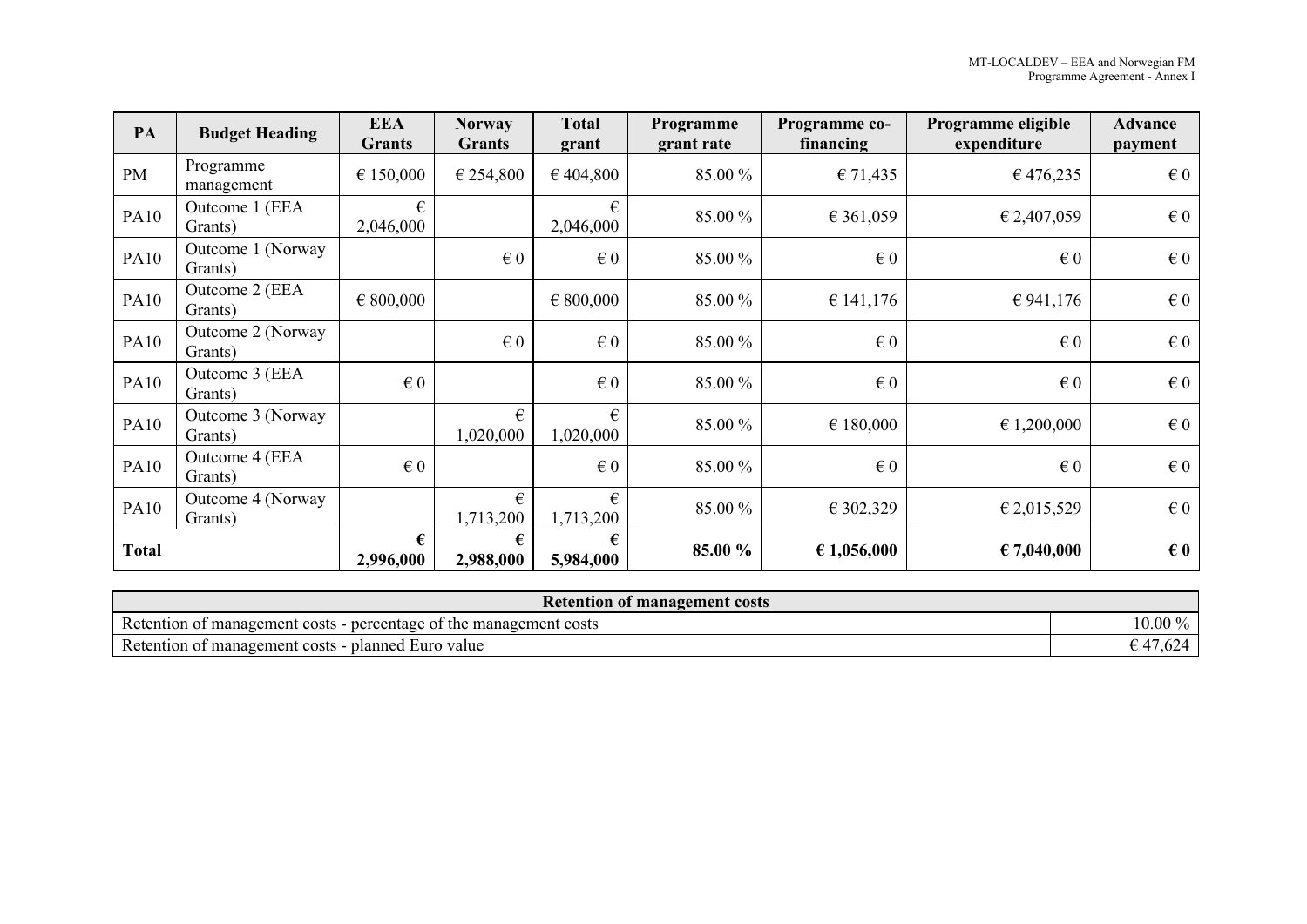# **Local Development and Poverty Reduction**

# **Operational rules (Annex II)**

# 1. **Programme summary**

This Annex sets out the operational rules for the programme. The programme agreement is based on the MoUs, the concept note and comments made by the Donors. Commitments, statements and guarantees, explicit as well as implicit, made in the concept note, are binding for the National Focal Point and the Programme Operator unless otherwise explicitly stipulated in the annexes to this programme agreement.

The Programme Operator is the Bilateral and Funds Unit within the Funds and Programmes Division in the Office of the Parliamentary Secretariat for European Funds and Social Dialogue within the Ministry for European Affairs and Equality.

The programme objective "Strengthened social and economic cohesion" shall be attained through four outcomes:

- Outcome 1: "Improved access to and quality of health services in Malta" shall be supported through one pre-defined project "Reduction in social inequalities in health and the burden of disease" (PDP1).
- Outcome 2: "Improved well-being of vulnerable children and youths" shall be supported through one pre-defined project "Opportunity Knocks (OK)" (PDP2).
- Outcome 3 "Improved quality of life of deprived communities in urban localities" shall be supported through one pre-defined project "Training of Local Council Staff in Principles of Good Governance, Transparency and Accountability" (PDP3) and one small grant scheme (SGS).
- Outcome 4 "Cultural Heritage Management enhanced" shall be supported through one predefined project "The Malta Maritime Museum: local development through cultural heritage" (PDP4).

# **2. Eligibility**

*2.1 Eligible applicants:*

The rules on eligibility of applicants are set in Article 7.2 of the Regulation.

In accordance with Article 7.2.4, the following entities shall be eligible applicants (project promoters) in the small grant schemes (SGS):

• Local councils considered as urban localities[1]

In accordance with Article 7.2.4, the following entities shall be eligible as project partners in the small grant scheme (SGS):

 Any public or private entity, commercial or non-commercial as well as non-governmental organisation established as a legal person in Malta.

<sup>[1]</sup> The Rural Development Programme for Malta 2014-2020 gives a definition of "Rural Areas" and lists the localities considered as such. In the absence of any such definition for "Urban Areas", any remaining locality in Malta, as established by the Local Councils Act: Chapter 363 of the Laws of Malta (Tenth Schedule – Article 72) is by elimination considered an 'urban locality'.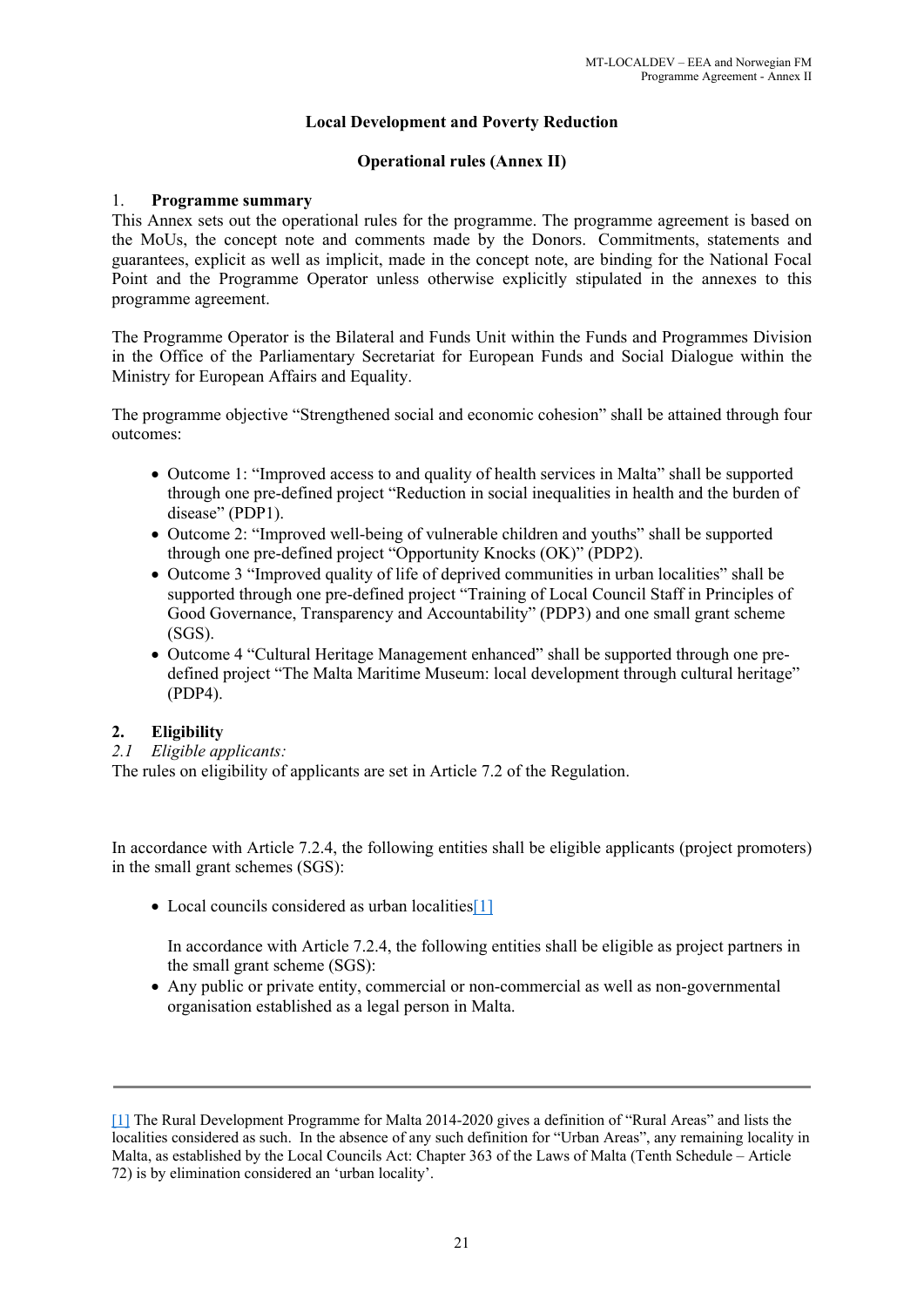# *2.2 Special rules on eligibility of costs:*

Costs are eligible in accordance with chapter 8 of the Regulation.

# **3. Bilateral relations**

# *3.1 Bilateral relations*

The programme shall contribute to strengthening bilateral relations between Malta and the Donor States.

The programme shall contribute to the development of bilateral relations between Malta and the Donor States under each of the four programme outcomes and pre-defined projects. Additional funding requests may be addressed to the Joint Committee for Bilateral Funds.

# **4. Selection of projects and financial parameters**

*4.1 Open calls and availability of funds (including number of calls, duration of calls, and estimated size):*

| Modality                                                                                          | Indicative timing | Total available amount | Maximum/minimum<br>grant applied for |
|---------------------------------------------------------------------------------------------------|-------------------|------------------------|--------------------------------------|
| Small grant scheme<br>Outcome 3:                                                                  |                   |                        |                                      |
| [Improved quality of life $[Q4 2018 - Q1 2019]$<br>of deprived communities<br>in urban localities |                   | $\in$ 1,000,000        | $€ 100,000 \times 25,000$            |

# *4.2 Selection procedures:*

Project applications submitted under the calls for proposals for the small grant scheme shall be assessed in accordance with Article 7.4 of the Regulation.

The Local Government Division of the Ministry of Justice, Culture and Local Government– LGD (the project promoter of PDP 3) is designated to be the small grant scheme operator (SGS operator). A project management service provider (PM service) shall be engaged following a selection by public procurement to assist in the administrative and eligibility assessment as well as the evaluation of the project applications.

The SGS operator shall ensure that the PM service will ensure that all project applications are assessed by at least two experts. The experts shall independently and separately score the project application according to the evaluation criteria published in the call for proposals. The experts shall justify in writing the scores for each criterion they evaluate. For the purpose of ranking the projects applications, the average of the scores awarded by the experts shall be used. If the difference between the scores given by the two experts is more than 30% of the higher score, the project application shall be scored by a third expert. In this case the average score of the two closest scores shall be used for the ranking of the project applications.

The SGS operator shall appoint a projects stakeholder committee (PSC). The PSC will include a broad number of stakeholders besides the SGS Operator, including *inter alia* representatives of the Local Councils Association, Parliamentary Secretariat for Local Government and the Communities and the University of Malta. The Programme Operator / National Focal Point shall be invited as observer. KS (donor project partner in PDP 3) shall participate as a voting member.

The PSC shall review the ranked list of project applications. It may modify the ranking in justified cases based on transparent criteria. The PSC shall keep minutes of its meetings. The minutes of the meetings shall contain enough detail to demonstrate that the requirements of the Regulation and the Programme Agreement have been met.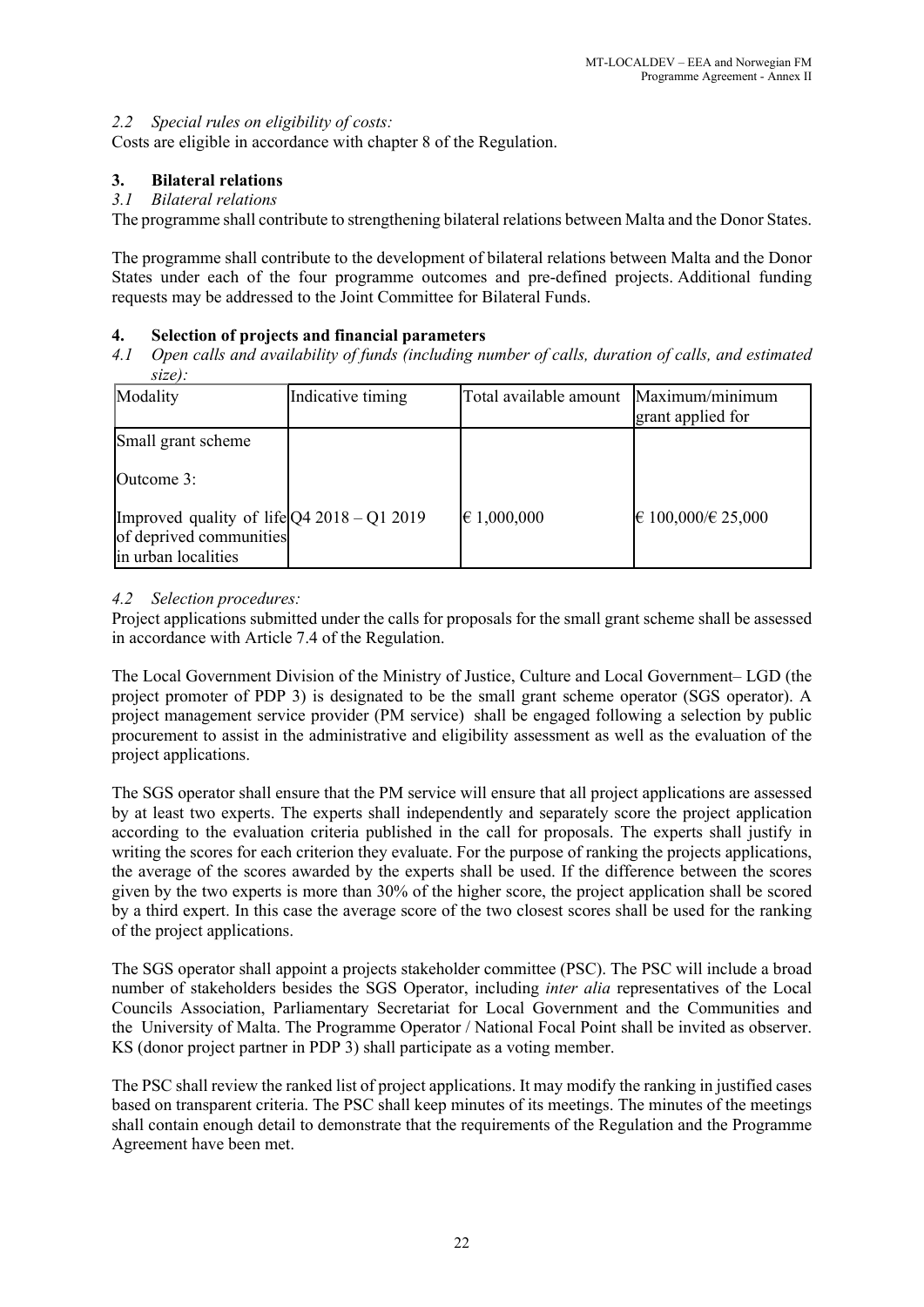The SGS operator shall verify that the selection process has been conducted in accordance with the Regulation and that the grant award decisions comply with the rules and objectives of the Programme. Following such verification, the SGS operator shall make a decision on which projects shall be supported on the basis of the ranking list approved by the PSC.

Both successful and unsuccessful applicants shall be informed of the outcome of their application in writing by the SGS operator.

# *4.3 Project grant rate:*

Grants from the programme may be up to 85%[1] of total eligible expenditure of the project selected within the small grant schemes. The project grant rate shall in all cases be set at a level that complies with the State Aid rules in force and takes into account any and all other forms of public support granted to projects. Any remaining costs of the project shall be provided or obtained by the Project Promoter.

[1] The project grant rate however will be set at 100% in the open calls, as the Maltese Government will be providing the 15% co-financing outside the programme.

# **5. Additional mechanisms within the Programme**

*5.1 Pre-defined projects*

# **1) "Reduction in social inequalities in health and the burden of disease"**

| Project Promoter:             | Ministry of Health                             |
|-------------------------------|------------------------------------------------|
| Donor project partner(s):     | The Norwegian Occupational Therapy Association |
| Total maximum eligible costs: | $\epsilon$ 2,407,059                           |
| Project grant rate:           | $100.00\%$                                     |
| Maximum project grant amount: | € 2,407,059                                    |

Programme outcome the project contributes to: "Improved access to and quality of health services in Malta".

The project will improve access to and quality of health care services in Malta with particular focus on closing gaps in health care provision to children with disabilities associated with Autism Spectrum Disorder, genetic conditions, intellectual disabilities, attention problems or mental health problems as well as introducing screening of newborns for phenylketonuria (PKU and Nucleic Acid Amplification (NAT) testing of blood products for infectious diseases.

Project activities shall include:

- development of sensory integration therapy services (SIT);
- structural works (modifications) and renovations of the building hosting the SIT services;
- screening of PKU;
- NAT testing of blood products;
- training of health service professionals in SI therapy, PKU screening and NAT testing;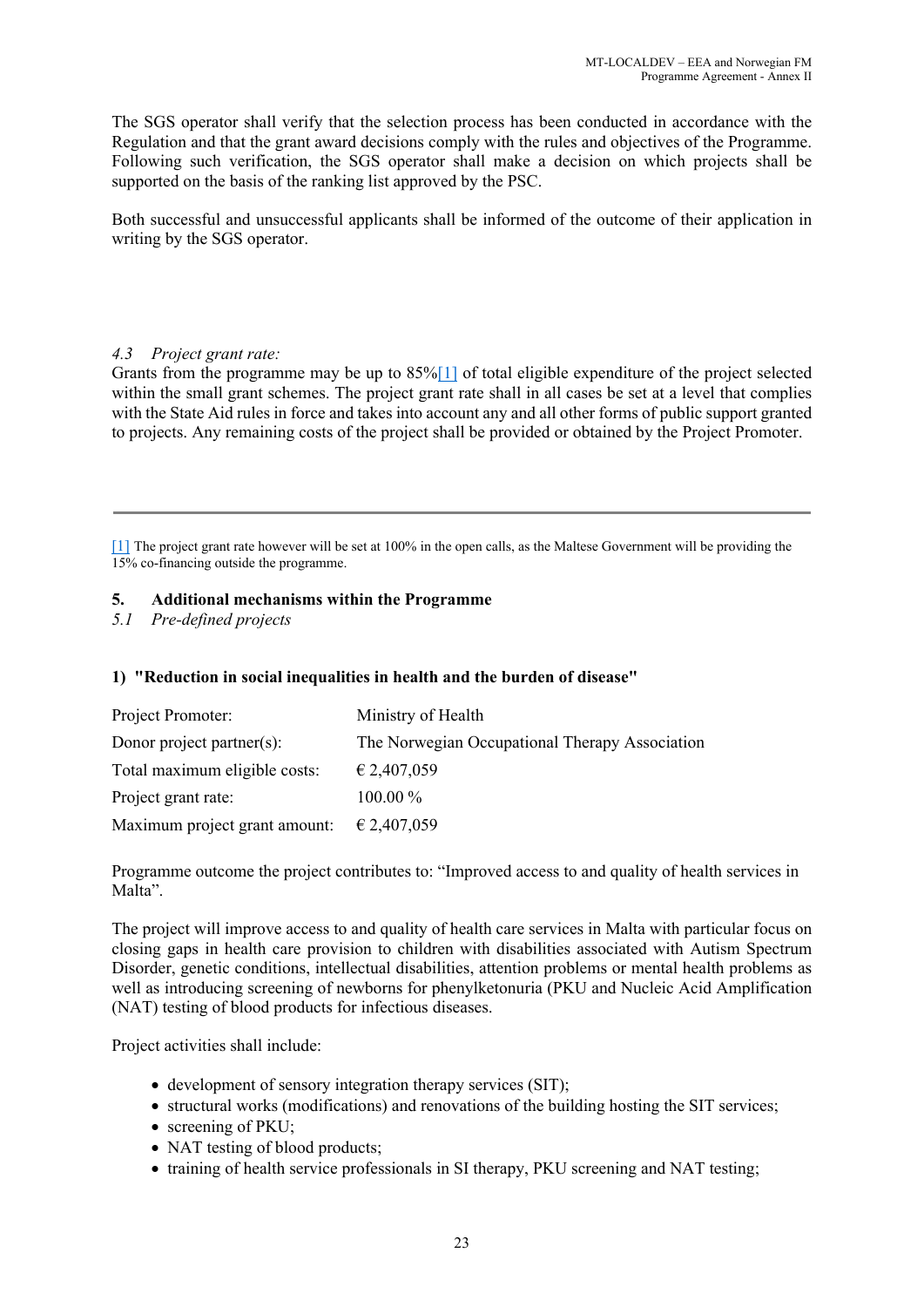# **2) "Opportunity Knocks (OK)"**

| Project Promoter:             | Appoġġ Agency                          |
|-------------------------------|----------------------------------------|
| Donor project partner(s):     | Government Agency for Child Protection |
| Total maximum eligible costs: | € 941,176                              |
| Project grant rate:           | $100.00\%$                             |
| Maximum project grant amount: | € 941,176                              |

Programme outcome the project contributes to: "Improved well-being of vulnerable children and youths".

The project will provide vulnerable young people at high risk of social exclusion a new integrated social model programme consisting of a mix of education, physical activity and a family environment in a residential setting.

Project activities shall include:

- campaign focused on rights and duties of young people towards leading an independent healthy life;
- multi-disciplinary team of professionals providing professional services to the participating cohort of young people;
- 'safe house' setting supporting highly vulnerable and young individuals coming from dysfunctional families / background needing a sheltered environment;
- 'start-up' and employment opportunities for individuals entering into duty-oriented agreements

# **3) "Training of Local Council Staff in Principles of Good Governance, Transparency and Accountability"**

| Project Promoter:             | Department of Local Government (DLG)                         |
|-------------------------------|--------------------------------------------------------------|
| Donor project partner(s):     | Norwegian Association of Local and Regional Authorities (KS) |
| Total maximum eligible costs: | $\epsilon$ 200,000                                           |
| Project grant rate:           | $100.00\%$                                                   |
| Maximum project grant amount: | $\epsilon$ 200,000                                           |

Programme outcome the project contributes to: "Improved quality of life of deprived communities in urban localities".

The project will provide several measures of capacity-building, including training to local council staff on principles of good governance, accountable institutions and transparency with special emphasis on managing the grant scheme and thereby increasing the capacity of local councils to successfully implement projects under the SGS.

Project activities shall include:

- mapping and identifying current community realities of eligible urban local councils;
- information sessions for executive secretaries in urban localities eligible for participation in the  $SGS$
- thematic networking for sharing of experience and best practices, open to all local and regional authorities in Malta, including rural areas;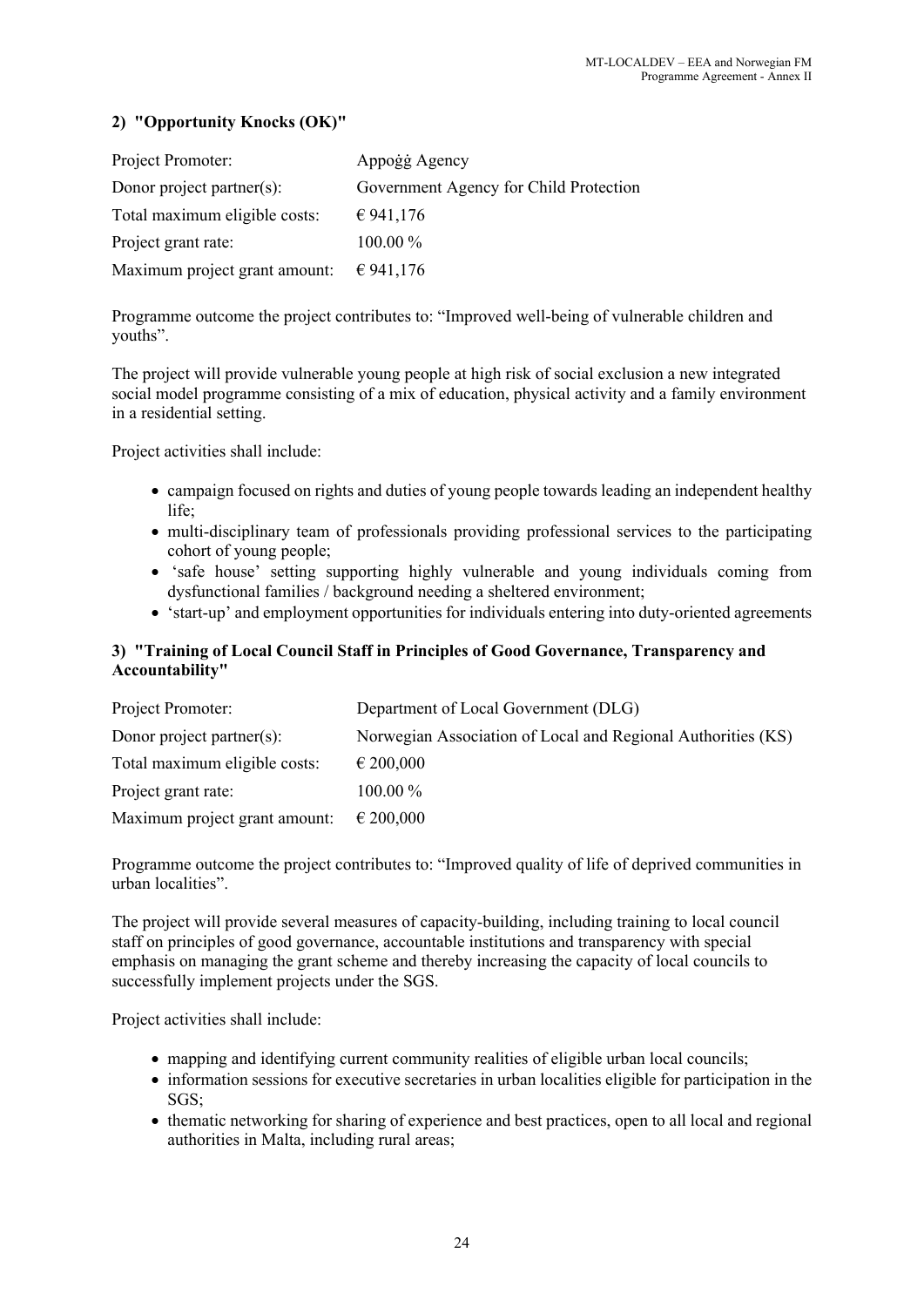- internships, study visits, exchange of experience and networks. This may be open to the representatives of the eligible urban localities at national level or in collaboration with donor entities;
- training of newly elected councillors following the local elections to be held in 2019. Training may be open to all elected members in the 68 local councils.
- fostering a dialogue between the political and administrative arms of Local Councils, between the Local Government Division and Local Councils, between the Local Government Division, the Local Councils, the Local Councils Association and the Association of Executive Secretaries for Local and Regional Councils. This may be open to all Local and Regional Authorities in Malta;

# **4) "The Malta Maritime Museum: local development through cultural heritage"**

| Project Promoter:             | Heritage Malta |
|-------------------------------|----------------|
| Total maximum eligible costs: | € 2,015,529    |
| Project grant rate:           | 100.00 %       |
| Maximum project grant amount: | € 2,015,529    |

Programme outcome the project contributes to: "Cultural Heritage Management enhanced".

The project will restore and upgrade parts of the Malta Maritime Museum and digitise 2600 artefacts from the museum's collection.

Project activities shall include:

- Measures to innovatively present the museum´s collection
- stabilisation of all museum areas with priority given to works in the silo and central halls;
- replacement of the roof over one of the back halls;
- works on the back façade in order to stabilise the dangerous condition of parts of the upper cornices and balustrades;
- creation of a foyer/reception area at ground floor level and the expansion of permanent display areas on the first floor;
- digitisation of approximately 2600 artefacts from the museum's collection, consisting of ship/boat models, navigational instruments and Maltese boat builders' equipment.
- Public relations and dissemination activities

# *5.2 Financial Instruments*

Not applicable.

# **6. Programme Management**

### *6.1 Payment flows*

The Programme Operator shall ensure that payments to projects are made in a timely manner.

In case of euro-denominated contracts with entities from Donor States or with intergovernmental organizations, the Programme Operator shall transfer the amounts in euro.

#### Pre-defined projects

Payments of the project grant shall be processed on a regular basis and shall take the form of interim and final payments to the projects, based on claims for reimbursement of incurred expenditures, as and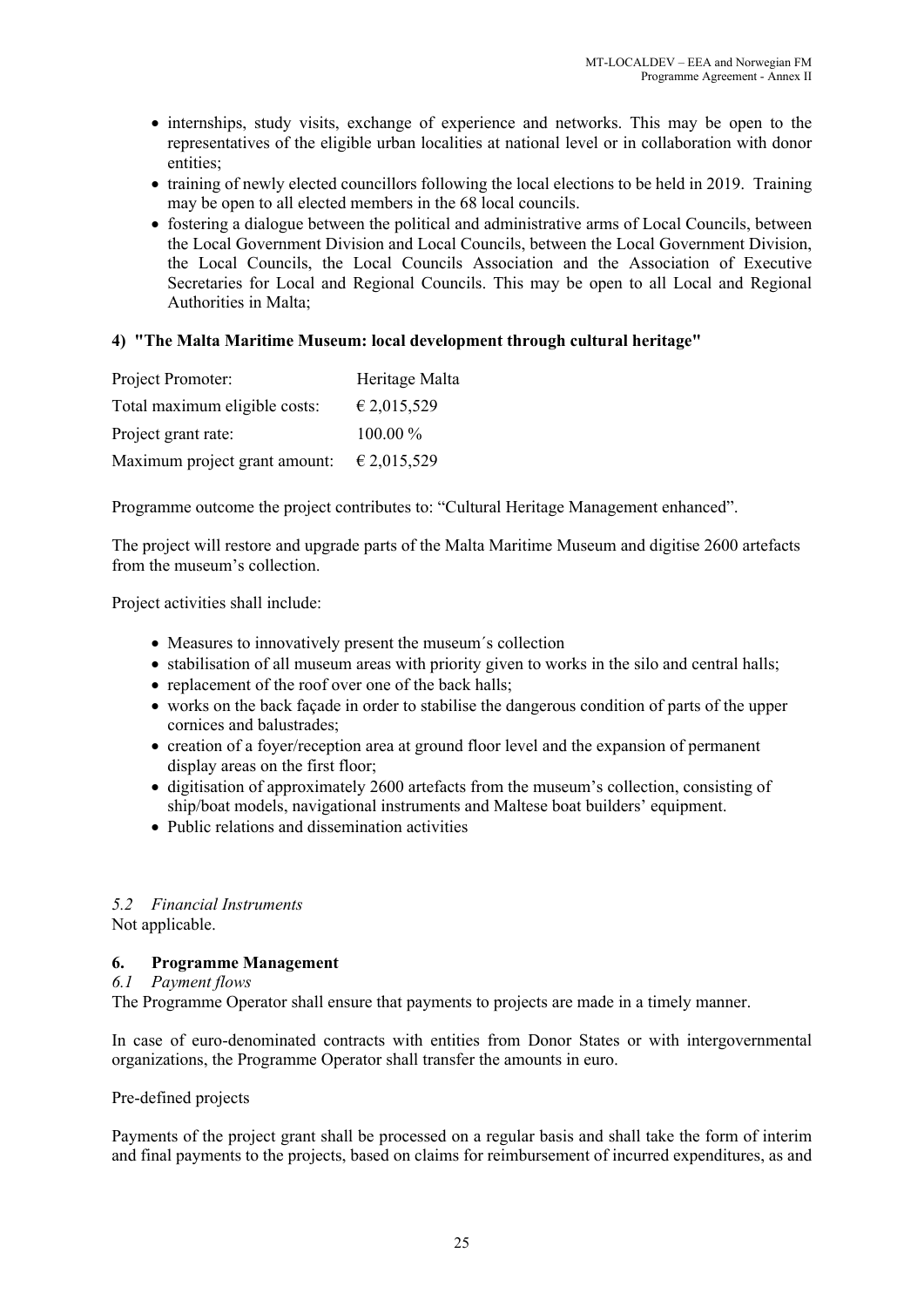when uploaded on CARSII (the computerised accounting system managed by the PO) by the project promoters.

The interim payments shall be paid within two (2) months after the approval of the Interim Financial Report (IFR) by the FMO on a bi-annual basis.

Upon approval of the final project report, a final balance payment, if applicable, shall be made within two (2) months.

The approval of project final report shall take place within three (3) months from the submission of the required information.

The periodicity of reporting periods, and deadlines for reporting will be further detailed in the description of the Programme Operator's management and control systems.

#### SGS

Payments of the project grant shall take the form of advance payments, interim payments and a final payment. The level of advance payment to projects shall be set out in the project contract. The maximum level of advance payment shall be as follows:

|                 | <b>Advance payment</b> | Interim payments | <b>Final payments</b> |  |
|-----------------|------------------------|------------------|-----------------------|--|
|                 |                        |                  | (retention)           |  |
| <b>Projects</b> | $20 - 50\%$            | $30 - 60\%$      | Up to $20\%$          |  |

The first advance instalment shall be paid following the signature of the project contract. Subsequent payments shall be paid after the approval of project interim reports. The final payment will be paid after approval of the final report.

An advance payment of a percentage of the total grant amount shall be paid within one (1) month from the submission of a request by the project promoter after signature of the project contract. The interim payments shall be paid within two (2) months after the approval of project interim reports.

Upon approval of the final project report, a final balance payment, if applicable, shall be made within two (2) months.

The approval of project interim and final reports shall take place within three (3) months from the submission of the required information.

The periodicity of reporting periods, and deadlines for reporting will be further detailed in the description of the Programme Operator's management and control systems.

#### *6.2 Verification of payment claims*

Project Promoters shall submit interim and final project reports containing information on project progress and incurred expenditure.

In line with the point (i) of Article 5.6.2 of the Regulation incurred expenditure reported shall be subject to administrative verifications before the report is approved. Verifications to be carried out shall cover